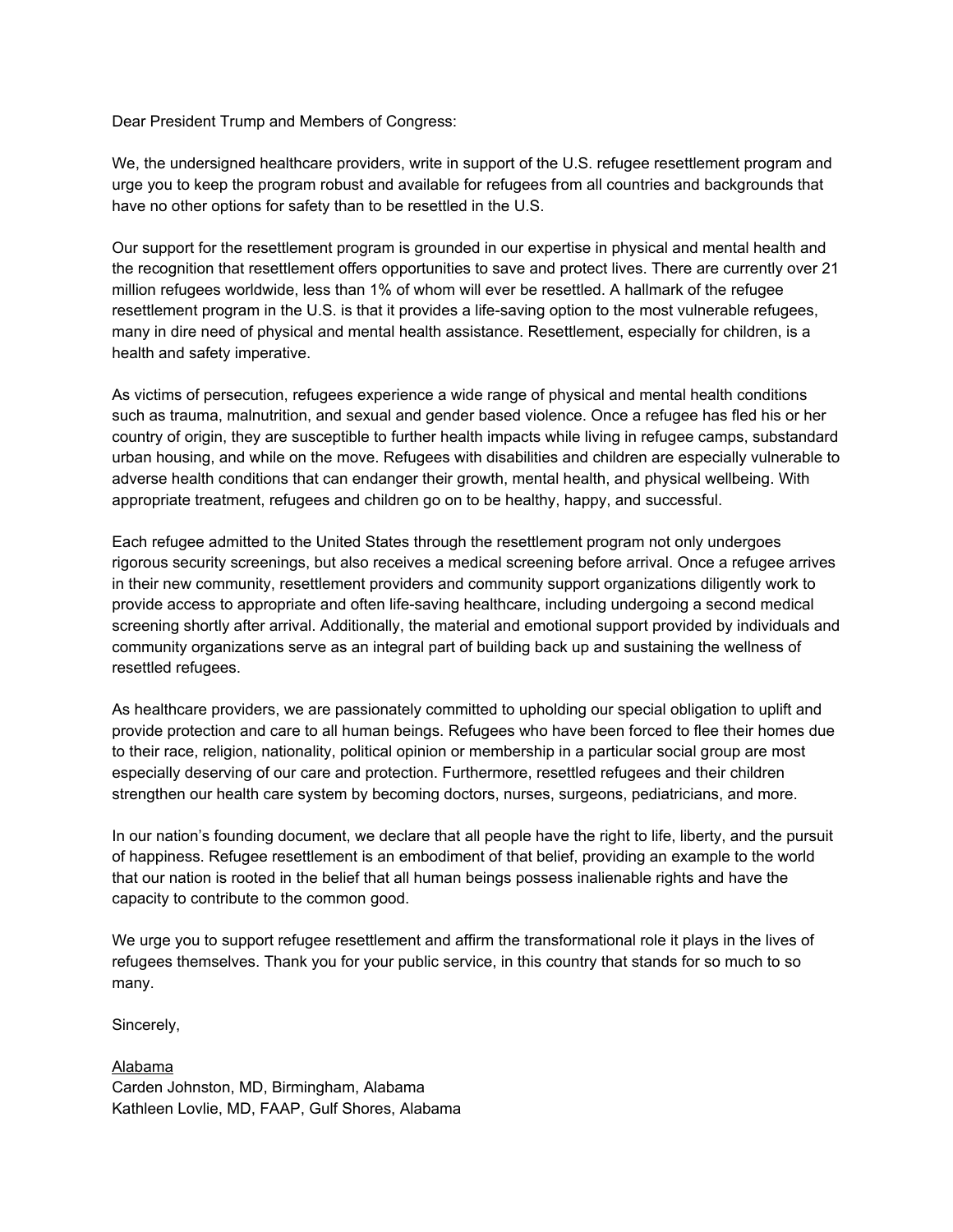Francis E. Rushton Jr., MD, FAAP, Birmingham, Alabama Amelia Sutton, MD, PhD, Vestavia Hills, Alabama Meghan Hofto, MD, MPH, Birmingham, Alabama

# Arizona

Katrine Lofberg, MD, Pediatric Surgeon at Phoenix Children's Hospital, Phoenix, Arizona Melissa Moore, MD, Tucson, Arizona Nathaniel R. Johnson, MD, Tucson, Arizona Katherine Roat, MSN-PH, RN, Phoenix, Arizona

## California

Eleanor Chung, MD, San Francisco, California Lisa Patel, MD, San Francisco, California Sural Shah, MD, MPH, University of California, Los Angeles, Los Angeles, California Jean Junior, MD, University of California, San Francisco, Pediatrics, San Francisco, California Naomi S. Bardach, MD, MAS, San Francisco, California Catherine Nelson, MD, MPH, San Mateo, California Jyothi Marbin, MD, Alameda, California Jessie Duvall, MD, Oakland, California Karen S. Wang, MD, Palo Alto, California Jaleh Niazi, MD, Pediatrician, Berkeley, California Rhea Boyd, MD, Pediatrician and Child Health Advocate, San Francisco, California Craig Glaiberman, MD, Sacramento, California Dr. Amy Kostishack, San Jose, California Mika Hiramatsu, MD, Hayward, California Mansi Desai, MD, San Francisco, California Holly Martin, MD, South San Francisco, California Caren Vance, MD, FAAP, Alameda, California Dr. Lee Botkin, San Jose, California Robin Tittle, MD, San Francisco, California Tatiana Boyko, MD, Stanford, California Sindhura Gandham, MD, Madera, California Joan Jeung, MD, MPH, Oakland, California Emma Steinberg, MD, San Francisco, California Jessica M. Schumer, The Children's Clinic, Long Beach, California Emily Thomas, MS, MD, University of California, San Francisco, San Francisco, California Sara Paredes, RN, MSN, Family Health Center at San Francisco General Hospital, San Francisco Nathan Kim, MD Candidate 2020, UCSF School of Medicine, San Francisco, California Elaine Hsiang, MD Candidate, UCSF School of Medicine, San Francisco, California Flavia Oprea, MD, San Diego, California Anthony Ababon, University of California, San Francisco, San Francisco, California Dr. Erin Holsinger, Stanford, California Christina Herrera, MD, San Francisco, California Laura Kair, MD, Pediatrician, Sacramento, California Jamie Carter, MD, MPH, San Francisco, California Elizabeth Whipkey-Olson, DO, Willits, California Dr. Judeth McGann, Davis, California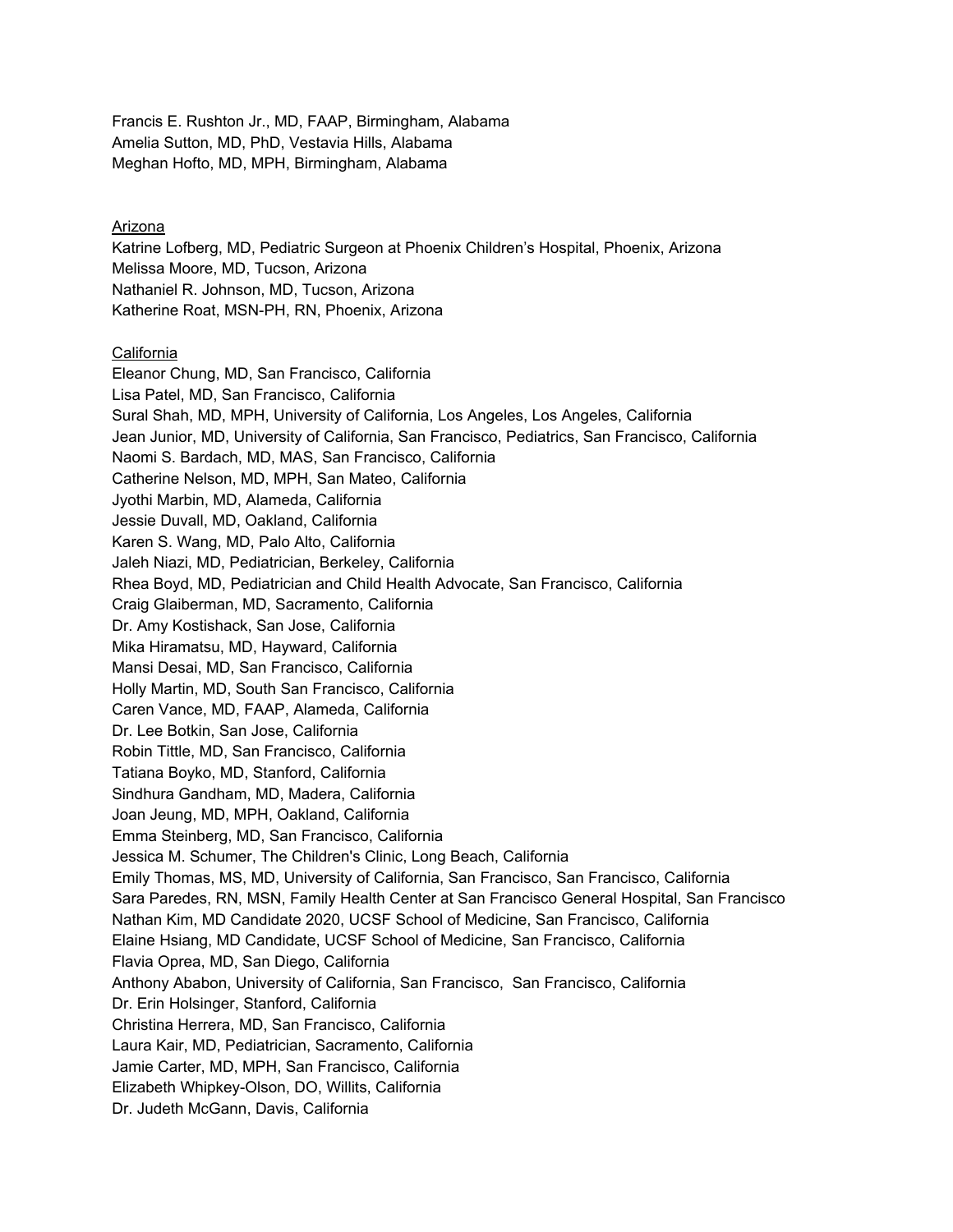Katrina Gray Kline, MD, Menlo Park, California Dr. April Gunn, Modesto, California Janene H. Fuerch, MD, Neonatologist, Los Altos, California Jenna Tennant, DPT, Chula Vista, California Carmen Baxter, MD, FACOG, Fairfield, California Corey Baxter, MD, Fairfield, California Jennifer Weintraub, MD, Palo Alto, California Veena Goel, MD, Pediatric Hospitalist, Palo Alto Medical Foundation, Palo Alto, California Gina Johnson, Sherman Oaks, California Justin Schram, MD, San Francisco, California Tiffany Tanaka, MD, San Diego, California Naomi Lam, MD, San Francisco, California Shannon Liang, MD, Child Neurology, University of California, Davis, Sacramento, California Anastasia Coutinho, MD, MHS, Santa Rosa, California Kelly Hildebrand, MD, FAAP, San Diego, California Summer R. Youker, MD, FACMS, FAAD, Sacramento, California Chloe Ciccariello, MD, University of California, San Francisco, San Francisco, California Kanwal Merchant, MD, San Francisco, California Archna Eniasivam, MD, San Francisco, California Martha G. Fuller, PhD, RN, PNP, San Diego, California Nicole Suleiman, MD, Oakland, California Ann Mohler, Oakland, California Niki Rarig, ND, LAC, Cayucos, California Rakesh P. Jotwani, MD, San Bruno, California Isabel Chen, MD, MPH, Los Angeles, California Geoffrey Hart-Cooper, MD, San Francisco, California Zina Semenovskaya, Tahoe City, California Gayatri Madduri, MD, San Francisco, California Ginger Roehrig, MD, Burlingame, California Christine Ma, MD, UCSF Benioff Children's Hospital Oakland, Oakland, California Xinshu She, MD, MPH, Stanford School of Medicine, San Francisco, California Raffi Avedian, MD, Stanford University, Palo Alto, California Suzan Goodman, MD, Oakland, California Mylon Marshall, MD, Sacramento, California Margaret McNamara, Professor of Pediatrics, University of California, San Francisco, San Francisco Samrina Marshall, MD, Davis, California Eliza Hayes Bakken, MD, Pediatrics, San Francisco, California Clement Donahue, MD, Professor at the University of California, San Francisco, Berkeley, California Elaine Chu, MD, Oakland, California Jessica Flinders, FNP, Rohnert Park, California Javay Ross, MD, Oakland, California Maya Zwerdling, MD, Santa Rosa, California Linda Hill, University of California, San Diego, San Diego, California Nathan A. Teismann, MD, Associate Professor of Emergency Medicine at the University of California, San Francisco School of Medicine, San Francisco, California Meredith Bock, MD, San Francisco, California Molly Siegel, MD, San Francisco, California Christine Soran, MD, MPH, San Francisco, California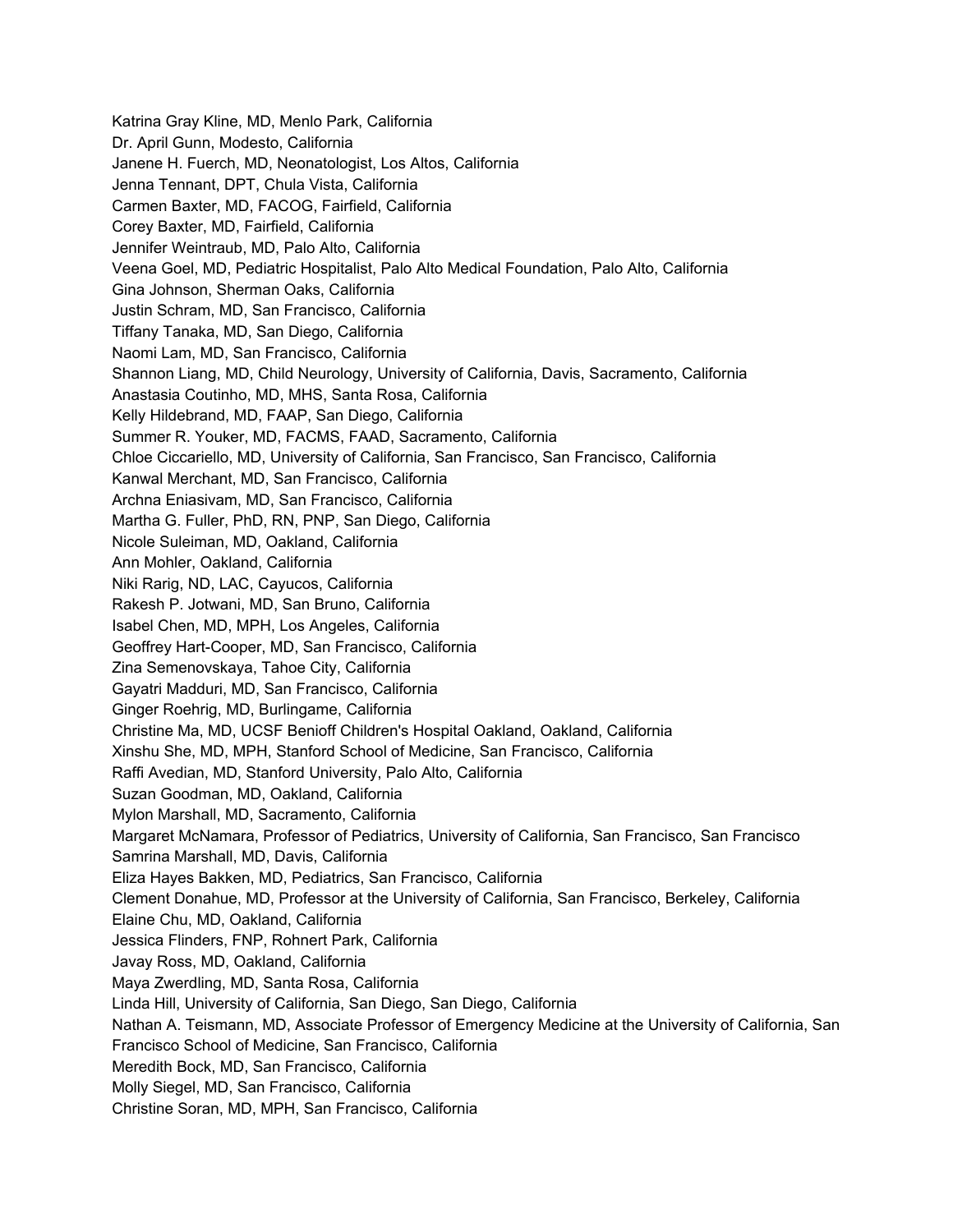Scott Bauer, MD, San Francisco, California Montida Fleming, MD, University of California, San Francisco, San Francisco, California Camille Rogine, University Medical Student, San Francisco, California Rebecca Barber, MD Candidate 2020, San Francisco, California Aimee Sznewajs, MD, San Francisco, California Braden Lake, MPH, MBA, Berkeley, California Jennifer Karlin, MD, PhD, San Francisco, California Emilia De Marchis, MD, University of California, San Francisco, San Francisco, California David H. Thom, MD, PhD, Professor of Family and Community Medicine, University of California, San Francisco School of Medicine, San Francisco, California Jennifer Sneden, MS, San Francisco, California Lydia Leung, MD, San Francisco, California Coleen Kivlahan, MD, Primary Care at the University of California, San Francisco, San Francisco Tiffany Lew, University of California, San Francisco, San Francisco, California Dr. Sarah G. Mars, San Francisco, California Danielle Castro, MA, MFT, San Francisco, California Christopher Sha, MD, San Francisco, California Claudia Diaz Mooney, MD, San Mateo, California Nathan Stern, MD, San Francisco, California Dr. Jack Chase, Assistant Professor at the University of California, San Francisco; San Francisco General Hospital, San Francisco, California Lydia Shrestha, MD, Director of the International Clinic UCSF Benioff Children's Hospital Oakland Alma Sanchez, MD, UCSF Family and Community Medicine, San Francisco, California Dr. Timothy Clark, DO, Roseville, California Kara Wright, MD, MPH, Pediatrician, San Francisco, California Meghana Gadgil, MD, University of California, San Francisco, San Francisco, California Jayme Brisco, MS, RD, Thousand Oaks, California Laura Navarro CNA, Los Angeles, California Ralph Brindis, MD, MPH, MACC, FSCAI, FAHA, San Francisco, California Dr. Claire D. Brindis, MPH, San Francisco, California Chantal Lunderville, Redlands, California Sudha Jamthe, San Jose, California

## Colorado

Meghan Rioth, MD, FAAP, Centennial, Colorado Melissa Lipton, MD, Edwards, Colorado Hilary Stempel, MD, Children's Hospital Colorado, Denver, Colorado Lauren Brave, MD, Boulder, Colorado Katherine V. Sachs, MD, Denver, Colorado Elizabeth J. Kvach, MD, Assistant Professor of Family Medicine, Denver Health, University of Colorado, Denver, Denver, Colorado Jessica Bull, MD, Denver, Colorado Dr. Hayley Marcus, Denver, Colorado Cheryl Palsic, RN, BSN, RNC-MNN, Lowry Family Health Center, Denver Health, Denver, Colorado Kim Powell, Family Nurse Practitioner, Lakewood, Colorado Amy Loya, HCP, Brighton, Colorado Britt Severson, MD, MPH, Denver, Colorado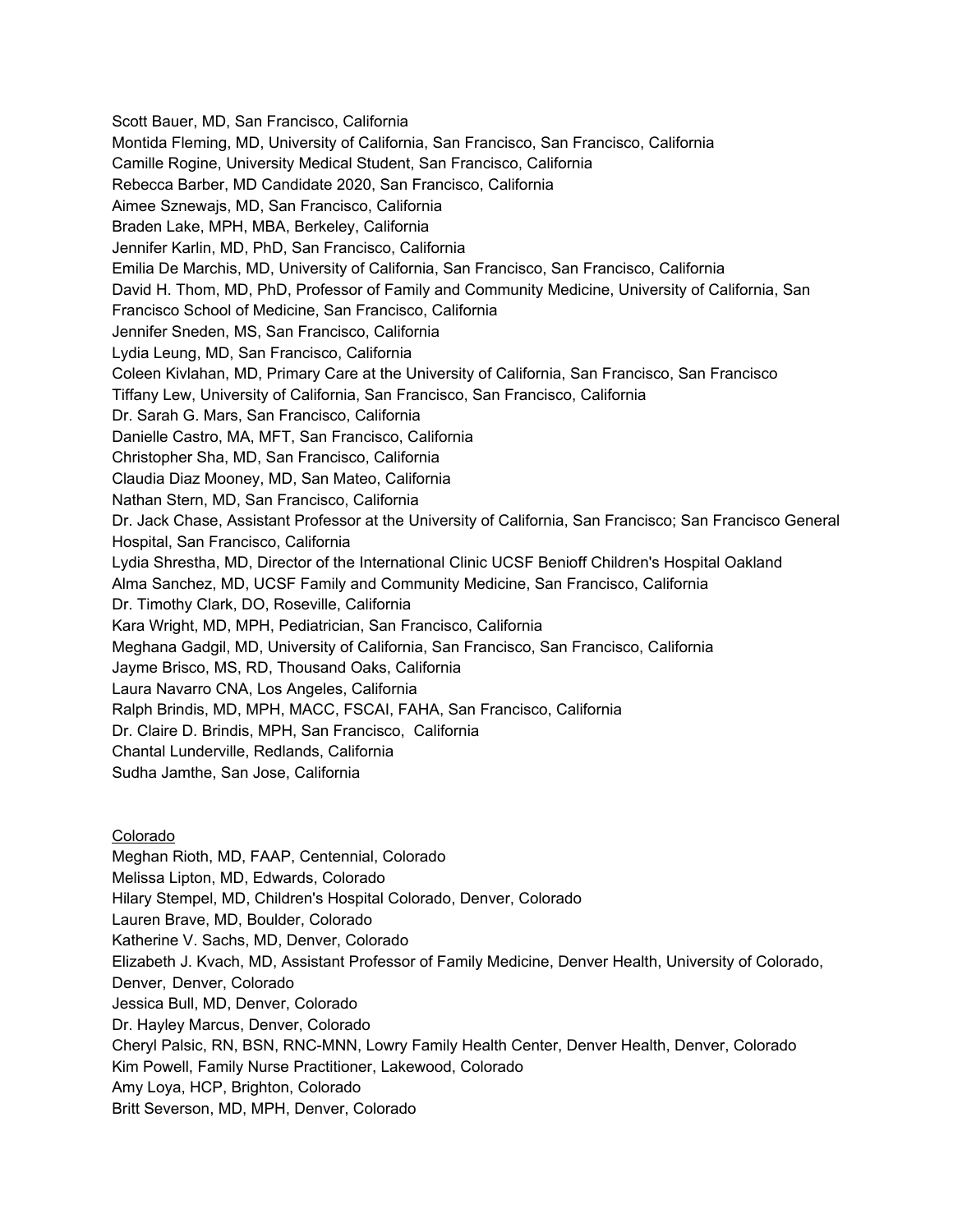Rachel Carpenter, MD, Denver, Colorado Daniel Kortsch, MD, Denver, Colorado Carol Tumaylle, MPH, Centennial, Colorado Heather Honey, DO, Denver, Colorado Heather Cassidy, MD, Colorado Springs, Colorado Janine Young, MD, FAAP, Medical Director, Denver Health Refugee Clinic, Medical Advisor, Associate Professor, Department of General Pediatrics, University of Colorado School of Medicine, Denver Stephanie Gold, MD, Denver, Colorado Brittany Perry, MD, Longmont, Colorado Erica Wymore, MD, MPH, Denver, Colorado Susan F. Townsend, MD, Clinical Professor of Pediatrics, former President of the Colorado Chapter AAP Eiko Browning, MD, Denver, Colorado Robin Yasui, MD, Denver, Colorado Mateya Whyte, Denver, Colorado

**Connecticut** 

Jeremy O'Connor, MD, New Haven, Connecticut Janet Wafu, Nurse Practitioner, Greenwich, Connecticut Julia Foldi, MD, PhD, Yale-New Haven Hospital, New Haven, Connecticut Nancy Trout, MD, Hartford, Connecticut Majid Sadigh, MD, University of Vermont College of Medicine, Western Connecticut Health Network, Danbury Hospital, Danbury, Connecticut Dr. Emily Stanford, Farmington, Connecticut Cliff O'Callahan, MD, PhD, Middlesex Hospital and University of Connecticut, Middletown, Connecticut Lisa Talati, DO, South Glastonbury, Connecticut Tracy Rabin, MD, SM, New Haven, Connecticut John Wilson, MD, New Haven, Connecticut Ellen Smith Ahern, Durham, Connecticut Domenic W. Casablanca, MD, East Hampton, Connecticut Karen Dworski, Licensed Clinical Social Worker, Psychotherapist, Unionville, Connecticut Emily Oleson, MD, Middletown, Connecticut Dr. Carolyn Mize, Branford, Connecticut Dr. Swati Antala, New Haven, Connecticut Lynne Manning, DO, West Suffield, Connecticut Julia Rosenberg, MD, Resident, Yale Children's Hospital, New Haven, Connecticut Nan Du, MD, New Haven, Connecticut Lacey Whitmire, MD, MPH, Yale Internal Medicine-Pediatrics, New Haven, Connecticut Dr. Lauren Verra, MD, New Haven, Connecticut Liza Goldman Huertas, MD, West Haven, Connecticut Camille Brown, MD, New Haven, Connecticut Anne Youngling, DO, Guilford, Connecticut Ian Patterson, MD, Pediatric Resident at Yale-New Haven Hospital, New Haven, Connecticut Grace Na, MD, Middletown, Connecticut Lauren Jepson, MD, New Haven, Connecticut Patricia Ryan-Krause, APRN, Yale School of Nursing, West Haven, Connecticut Dr. Rajendra F. Sawh-Martinez, New Haven, Connecticut Stephen Janofsky, MD, New Haven, Connecticut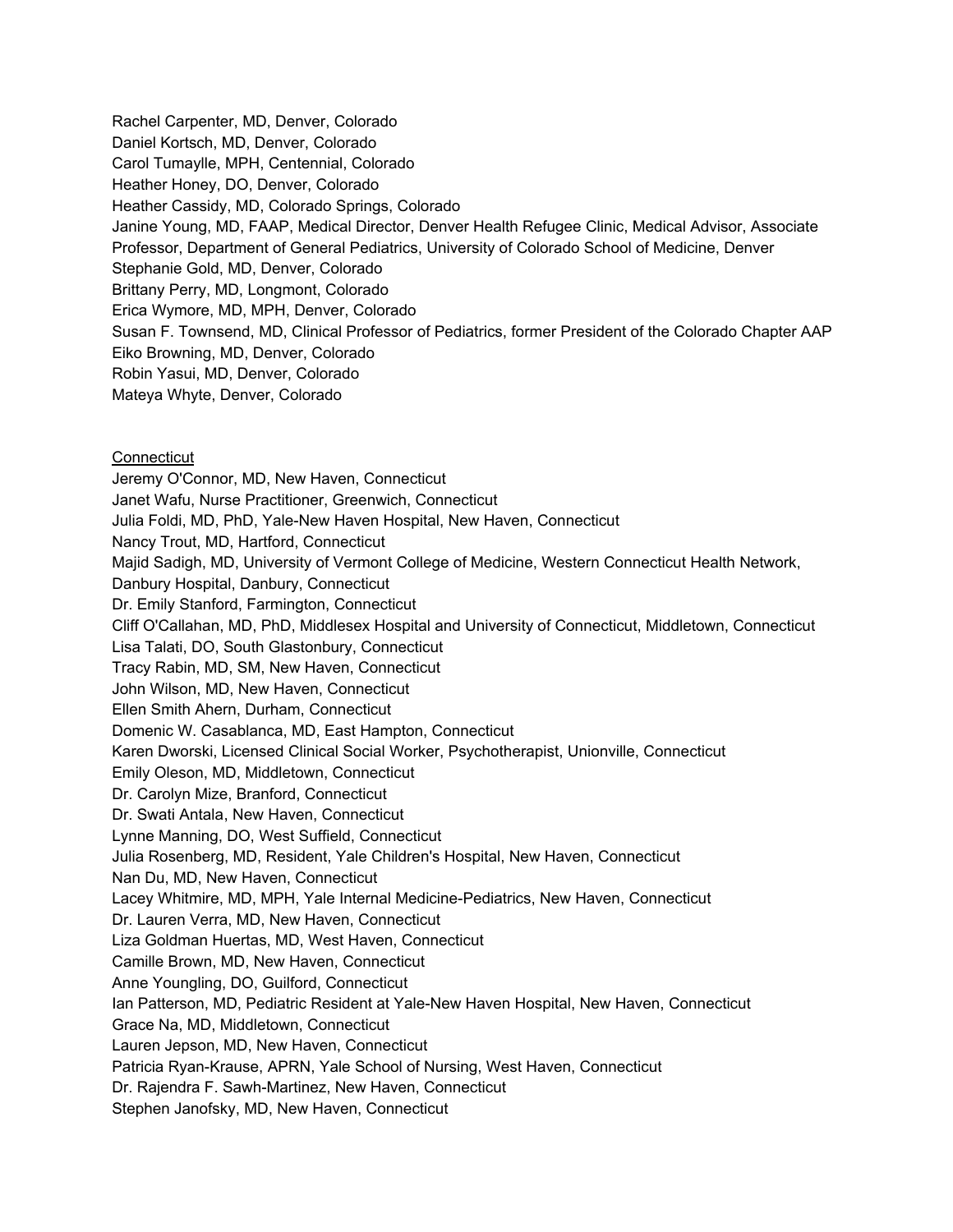Susan Blasi, DO, Middletown, Connecticut Kristin S. Peters, MS, PT, CHT, Cheshire, Connecticut Otto Weis, MD, Higganum, Connecticut

# Delaware

Jamie Rapacciuolo, DO, Wilmington, Delaware

## Florida

Rachel Dawkins, MD, St. Petersburg, Florida Krista Gonzales, MD, Jacksonville, Florida Sarah Cleckler, DO, Port Saint Lucie, Florida Kartikeya Makker, MD, Jacksonville, Florida Sabrina Adams, MD, Odessa, Florida Paola Dees, MD, St. Petersburg, Florida Sarah Stumbar, MD, MPH, Miami, Florida Diane Downing, PhD, RN, Ponte Vedra, Florida Dr. Zach Spoehr-Labutta, Pediatric Resident, Johns Hopkins All Children's Hospital, St. Petersburg

# Georgia

Jessica Fairley, MD, Atlanta, Georgia George Miranda, Cancer Center Director, Atlanta, Georgia Allison Kaderabek, MD, Refugee Health Care Provider, Savannah, Georgia Annabelle de St. Maurice, MD, MPH, Atlanta, Georgia Megan Almond, MD, FAAP, Fayetteville, Georgia Asma Khan, MD, Savannah, Georgia Sara Harbin, MD, Rome, Georgia Ilene Stone Grossman, MD, Decatur, Georgia Serena Yao, RN, Savannah, Georgia Mark D. Moncino, MD, Atlanta, Georgia Laura C. Anderson, BSN, RN, Avondale Estates, Georgia Maria Epling, NP, Atlanta, Georgia Ashley Edwards, RN, BSN, Savannah, Georgia Joshelin Heaton, Physician Assistant, Marietta, Georgia Rana Chakraborty, MD, Atlanta, Georgia Alison Spitz, International Rescue Center Committee, Atlanta, Georgia Tamara New, MD, Assistant Professor, Emory University, Decatur, Georgia

## Hawaii

Wm. R. Brown, Jr., MD, MPH, FAAP, Assistant Clinical Professor, Department of Pediatrics, Honolulu Linda J. Weiner, MD, Kalaheo, Hawaii

## Idaho

Fritz Siegert, Medical Student, University of Washington School of Medicine, Boise, Idaho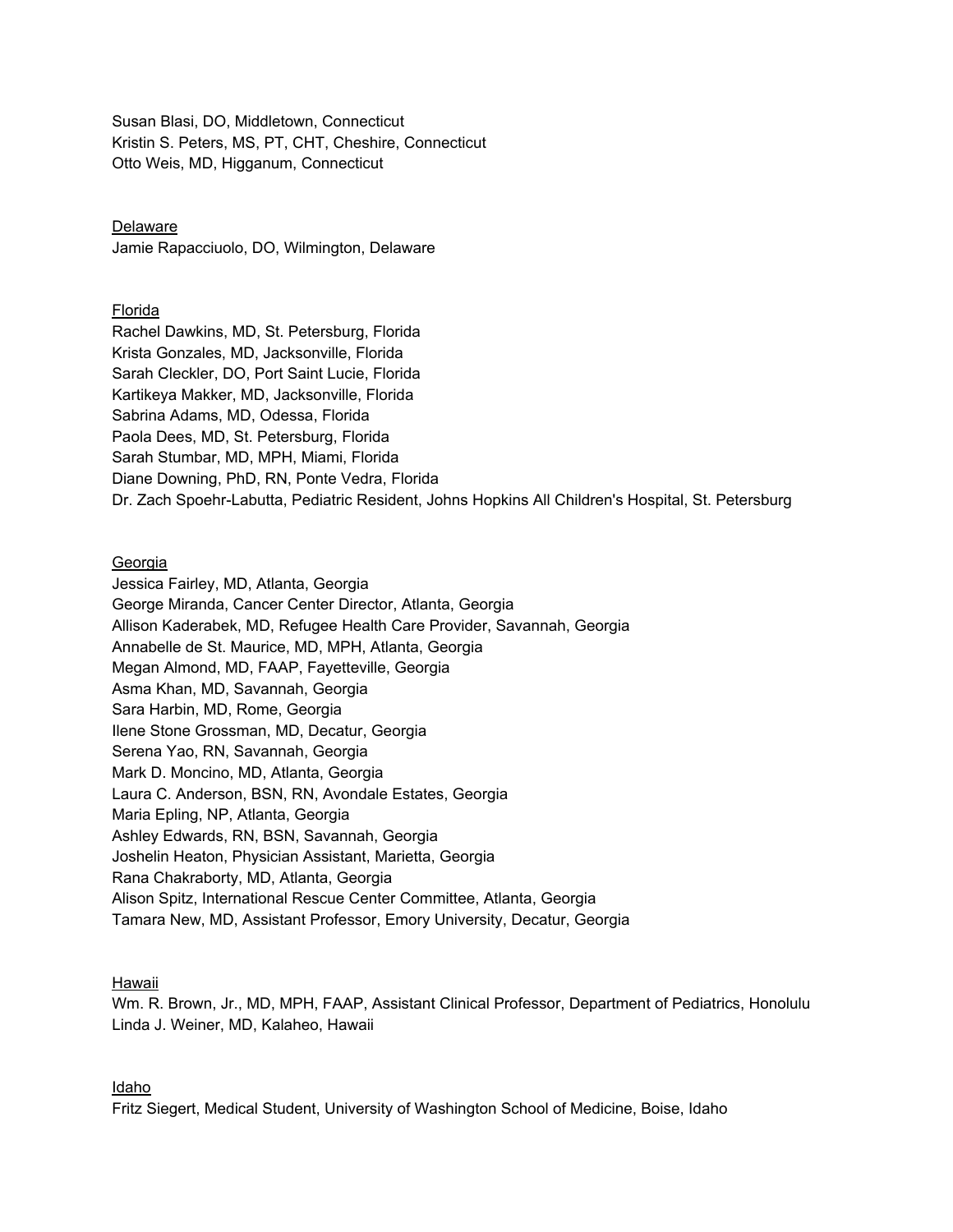Sandy Mudge, MD, MPH, Boise, Idaho Meghan Hughes, MD, MPH, Boise, Idaho Margaret Mortimer, MSN, FNP, Boise, Idaho Christie Running, RN, Boise, Idaho

# Illinois

Kathy Johnson Neely, MD, Chicago, Illinois Duane L. Dowell, MD, FAAP, Chicago, Illinois Karen Mangold, MD, Chicago, Illinois Mark Rosenberg, MD, FAAP, Chicago, Illinois Dietra D. Millard, MD, Global Health Volunteer, Oak Park, Illinois Leslie Cordes, MD, MPH, Assistant Professor of Clinical Pediatrics at Northwestern University Feinberg School of Medicine, Glenview, Illinois Rebecca Smeraglinolo, MD, Batavia, Illinois Katharyn Lupo, MD, Wheaton, Illinois Brandon Greene, MD, FAAP, Chicago, Illinois Minal Giri, MD, FAAP, Lincolnshire, Illinois Laura Uselding, MD, Naperville, Illinois Zebaa Kalimullah, MD, Emergency Medicine, Darien, Illinois Elizabeth Bockhold, MD, Hinsdale, Illinois Dr. Melissa Smith-Parrish, MD, Chicago, Illinois Maryam Syed, MD, Schaumburg, Illinois Iram Shaikh-abbasi, MD, La Grange, Illinois Nahiris Bahamon, MD, Chicago, Illinois James Bistolarides, MD, Chicago, Illinois Cristina Pagett, MD, Evanston, Illinois BreeAnna Murphy, Medical Student, Southern Illinois University Medicine, Springfield, Illinois Deborah Edberg, MD, Chicago, Illinois Lauren Abdul-Majeed, Medical Student, University of Illinois at Chicago, Chicago, Illinois Emily Graber, Medical Student, University of Illinois at Chicago College of Medicine, Chicago, Illinois Katherine Thompson, MD, Springfield, Illinois Christina Durchholz, MD, McGaw Medical Center of Northwestern University, Chicago, Illinois Cathy Humikowski, MD, Medical Director of the Pediatric Intensive Care Unit, The University of Chicago Comer Children's Hospital, Chicago, Illinois Chelsea E.F. Bodnar, MD, MPhil, FAAP, Elmhurst, Illinois Tara Calhoun, MS, MD, Chicago, Illinois Jennifer DeFazio, MD, University of Chicago, Chicago, Illinois Hannah Lee, MD, Chicago, Illinois Elaine Khoong, MD, Downers Grove, Illinois The American Medical Women's Association, Schaumbarg, Illinois Nancy Thomas, MD, Naperville, Illinois Linda Drummond, RN, Naperville, Illinois Neha Sharma, MD, Chicago, Illinois Jamie Resler, Registered Nurse, Chicago, Illinois Deanna Lesht, LCSW, Chicago, Illinois David Neely, MD, Northwestern, Chicago, Illinois Nancy J. Berry, Executive Director, St. John's Community Care, Collinsville, Illinois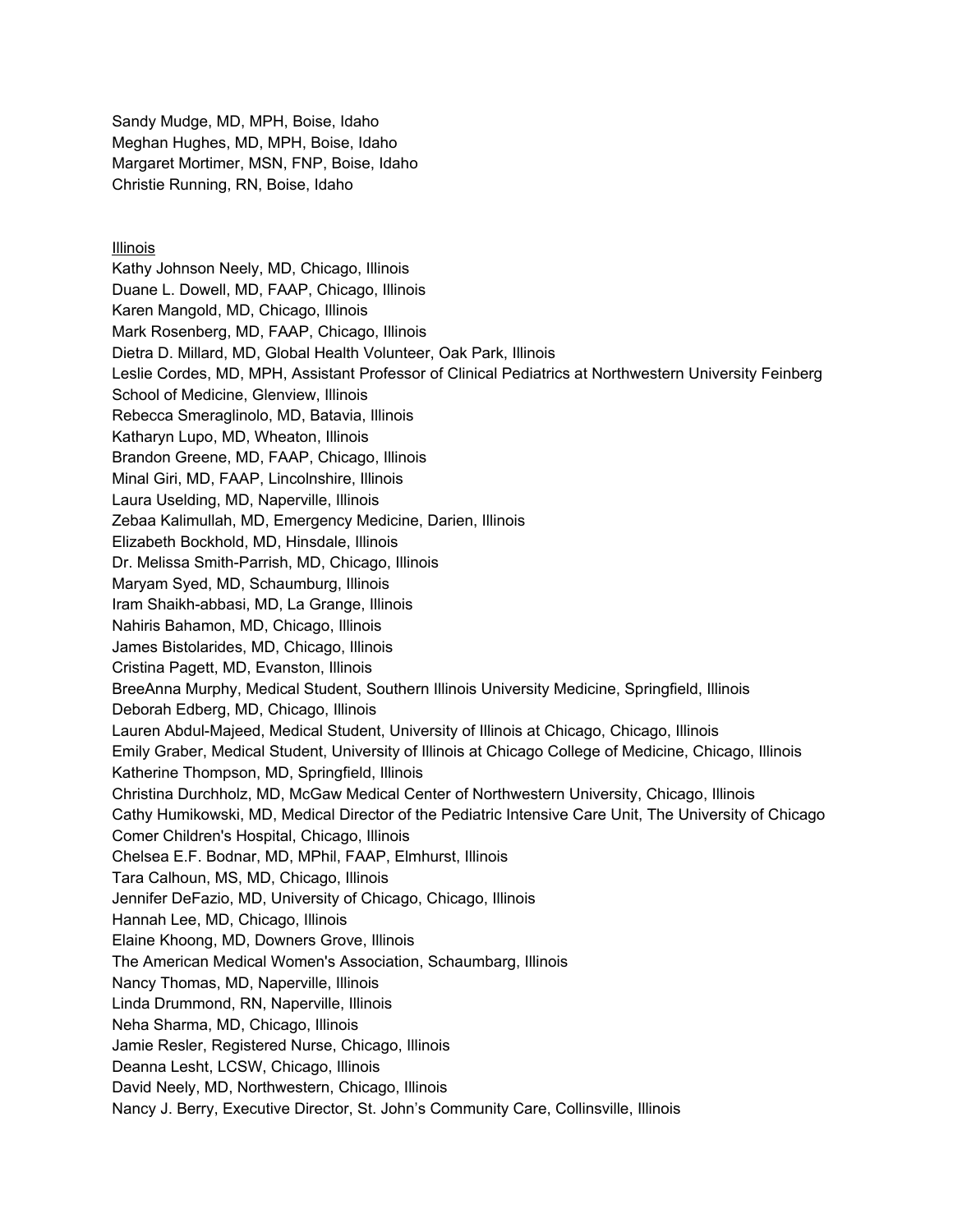Brenda Crisp, East St. Louis, Illinois Jims Porter, Chicago, Illinois Mary O'Connell, RSM, MS, CDE, RN, Chicago, Illinois Niclette Kibibi, MPH, Medical Case Manager, refugeeONE

# Indiana

George C. Rodgers, Jr., MD, PhD, Georgetown, Indiana Dr. Leah Osorio, Valparaiso, Indiana Shannon Tighe, MD, Indianapolis, Indiana Heather Dukes, DO, Bloomington, Indiana Ellen M. Einterz, MD, Indianapolis, Indiana Olivia Younge, RN, BSN, MPH, Indianapolis, Indiana Christy Hawkins, RN, Refugee Nurse Case Manager for Marion County Public Health Department, Indianapolis, Indiana Ashlee Balmaseda, RN, BSN, Marion Co. Public Health Department, Indianapolis, Indiana Jennifer Long, LMFT, Zionsville, Indiana Theresa Rohr-Kirchgraber, MD, Indianapolis, Indiana

# Iowa

Stephanie Stewart, MSN, RNC-NIC, Iowa City, Iowa Emily Spellman, Nursing Practice Leader at the University of Iowa Hospitals and Clinics, Iowa City, Iowa Kathryn Kaufman, MD, Resident Physician, University of Iowa Stead Family Children's Hospital, North Liberty, Iowa Abbey Merryman, MD, Iowa City, Iowa Sara Miller, RN, MS, Solon, Iowa

# Kansas

Steve Lauer, PhD, MD, Leawood, Kansas Erika Burke, MD, Wichita, Kansas Ara S. Hall, MD, Overland Park, Kansas

## Kentucky

Thomas Young, MD, Professor of Pediatrics, Lexington, Kentucky Margaret Means, Medical Student, University of Louisville School of Medicine, Louisville, Kentucky Elizabeth Edghill, BA, RN, BSN, Louisville, Kentucky Elizabeth Hawse, MD, Lexington, Kentucky Erick Dubuque, PhD, BCBA-D, LBA, Louisville, Kentucky Navjyot K. Vidwan, MD, MPH, Louisville, Kentucky Kerry Caperell, MD, MS, University of Louisville School of Medicine, Louisville, Kentucky John W. Berkenbosch, MD, University of Louisville, Louisville, Kentucky Rebecca Starr Seal, DO, Louisville, Kentucky Kimberly A. Boland, MD, Louisville, Kentucky Amy Hanson, MD, Assistant Professor of Pediatric Emergency Medicine, Louisville, Kentucky Mary Danhauer, APRN, Green River District Health Department, Owensboro, Kentucky Kara Murphy Schmidt, MD, Louisville, Kentucky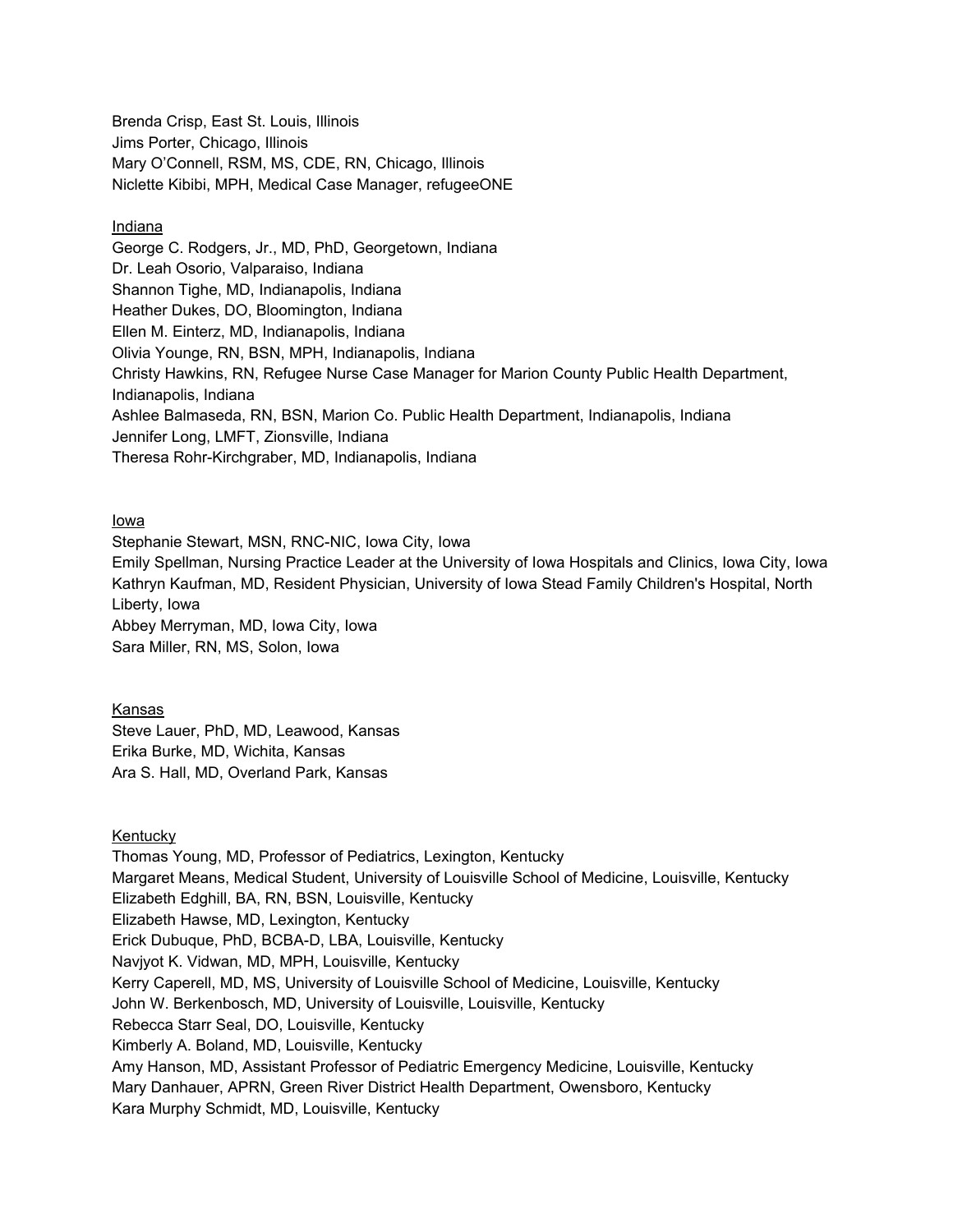Louisiana Basima Razak, MD, Metairie, Louisiana Keanan McGonigle, MPP, Medical Student, New Orleans, Louisiana Veronica Alexander, MD, New Orleans, Louisiana

# Maine

Emily Frank, MD, University of California, San Francisco, Portland, Maine Kathe Pilibosian, LCSW, New Harbor, Maine Jessica Rosenthal, MD, Portland, Maine Richard Tuckerman, Bethesda, Maine

## **Maryland**

Michelle E. Melicosta, MD, MPH, FAAP, Baltimore, Maryland DeAnna Friedman-Klabanoff, MD, Baltimore, Maryland Maria E. Rivera, MD, Pediatrician and Preventive Medicine Resident at Johns Hopkins University, Baltimore, Maryland Anna Maria Wilms Floet, MD, Baltimore, Maryland Rani Dougherty, MD, Baltimore, Maryland Rebecca Elias-Bachrach, MD, Silver Spring, Maryland Jennifer Lan, MD, Potomac, Maryland Dr. Max Romano, MD, MPH, Medical Resident, Johns Hopkins Bloomberg School of Public Health, MedStar Franklin Square Family Medicine Residency, Baltimore, Maryland Richard Bruno, MD, MPH, Baltimore, Maryland Luisa Massari, MD, Fallston, Maryland Sara Keller, MD, MPH, MSHP, Assistant Professor in the Division of Infectious Diseases, Department of Medicine, Johns Hopkins University School of Medicine, Baltimore, Maryland Andrew White, Johns Hopkins Medical Student, Baltimore, Maryland Anna Wojcicki Reed, MD, FAAP, Baltimore, Maryland Reshma Ramachandran, MD, MPP, Assistant Scientist in the Department of International Health, Johns Hopkins Bloomberg School of Public Health, Baltimore, Maryland Shelly Choo, MD, MPH, Baltimore, Maryland M. Kate Diehn, MD, Clinical Faculty at MedStar Franklin Square Medical Center, Baltimore, Maryland Ashley K. Dunn-Kerr, DO, MedStar Franklin Square Family Medicine, Baltimore, Maryland Priya Little, MD, Baltimore, Maryland Dr. Nikhil G. Desai, DO, Baltimore, Maryland Oluwakemi Badaki-Makun, MD, Johns Hopkins University, Baltimore, Maryland Sallie Rixey, MD, Baltimore, Maryland Neha Bakhai, MS3, Johns Hopkins School of Medicine, Baltimore, Maryland Carol Barnes, MS3, Silver Spring, Maryland Matthew Loftus, MD, Baltimore, Maryland Melanie Connah, MD, Baltimore, Maryland Katherine Stolarz, DO, Baltimore, Maryland Ann Hirschhorn, MSW, LGSW, Silver Spring, Maryland Nithin Paul, MD, MedStar Health and Johns Hopkins University, Baltimore, Maryland Dianne Tuckerman, Bethesda, Maryland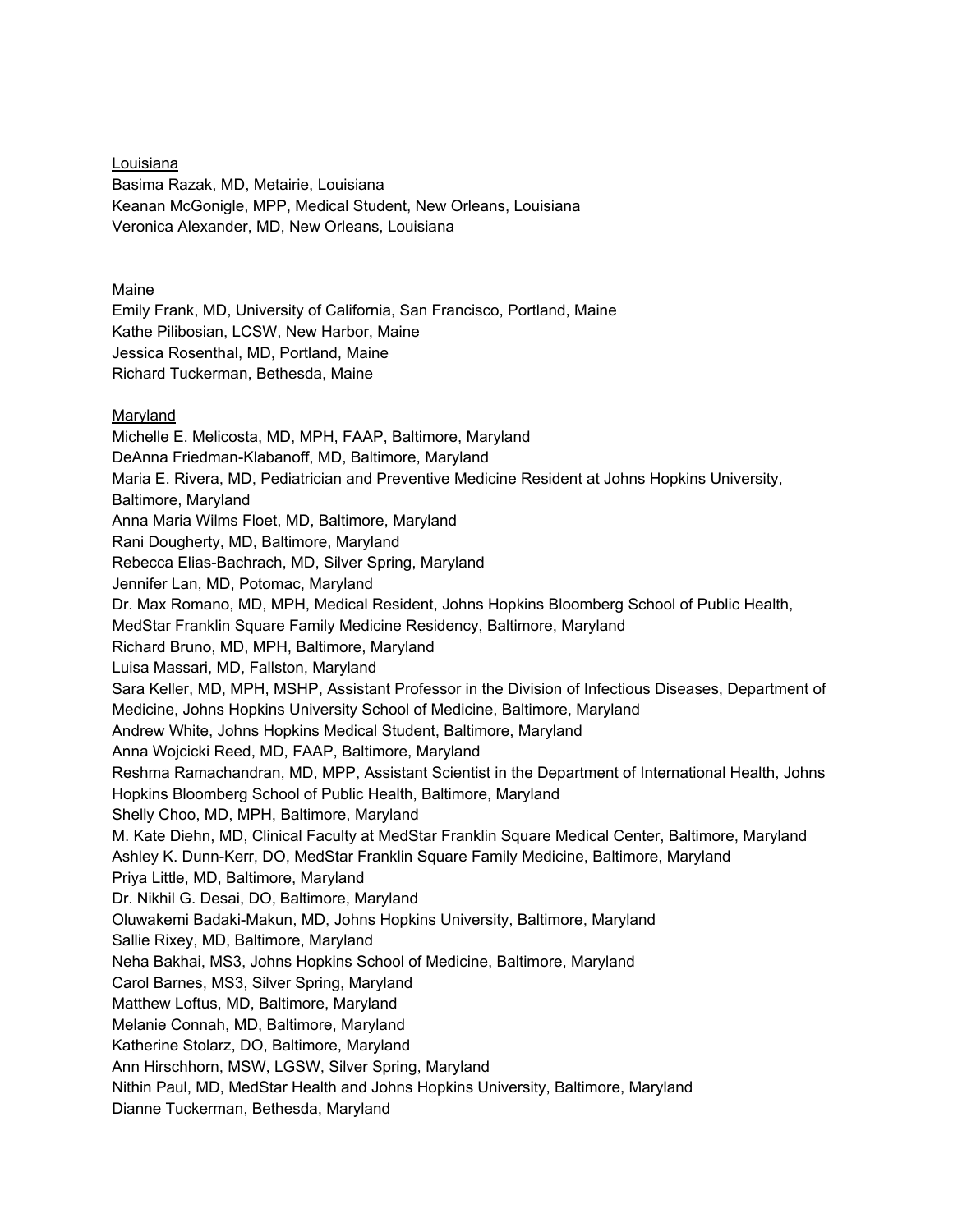**Massachusetts** Dr. Karla Fredricks, Massachusetts General Hospital, Cambridge, Massachusetts Sara Beste, MD, MPH, Boston, Massachusetts Jane Cross, MD, Holyoke Pediatric Associates, Holyoke, Massachusetts Claire McCarthy, MD, Melrose, Massachusetts Martha Sola-Visner, MD, Boston, Massachusetts Elizabeth W. Patton, MD, MPhil, MSc, Obstetrician-gynecologist and Assistant Professor at Boston University, Boston, Massachusetts Saurabh Saluja, MD, MPP, Boston, Massachusetts Alicia Powell, MD, Boston, Massachusetts Traci Kazmerski, MD, MS, Boston, Massachusetts Ms. Tricia Giglio, Boston, Massachusetts Julia Koehler, MD, Boston, Massachusetts Maalika Banerjee, MS2 at Tufts School of Medicine, Boston, Massachusetts Lisa Simon, DMD, Medical Student, Harvard Medical School, Boston, Massachusetts Sophia Gill, MD Candidate at Boston University School of Medicine, Boston, Massachusetts Meghan Doherty, LICSW, Boston, Massachusetts Liza Brecher, Medical Student, Tufts University School of Medicine, Boston, Massachusetts Joseph Hodgkin, Medical Student at Boston University, Boston, Massachusetts Shabatun Islam, MD, Resident Physician at Boston Medical Center, Boston, Massachusetts Christin Gilmer, MPH, DrPH Candidate at Harvard T.H. Chan School of Public Health, Boston Kathryn Brubaker, Medical Student, Harvard Medical School, Boston, Massachusetts Beth Harper, MD, Boston, Massachusetts Chelsea McGuire, MD, Boston, Massachusetts Daniela Delgado, Harvard Medical Student, Cambridge, Massachusetts Rohan Rastogi, MD Candidate, Boston University School of Medicine, Boston, Massachusetts Ashlie Taylor, LMT, Somerville, Massachusetts Nitzy Bustamante, MD Candidate 2017, Harvard Medical School, Boston, Massachusetts Rachel Allende, LICSW, Somerville, Massachusetts Ashleigh MacLean, Tufts University School of Medicine, MD Candidate, Boston, Massachusetts Gina Li, Boston, Massachusetts Lara Jirmanus, MD, MPH, Fellow FXB Center for Health and Human Rights Harvard University, Boston Meaghan Doherty, MD, Holyoke, Massachusetts Christiana M. Russ, MD, Cambridge, Massachusetts Hanna Soumerai, Clinical Social Worker at Cambridge Health Alliance, Boston, Massachusetts Josy Raycroft, Cambridge, Massachusetts Andrea Lim, Tufts University School of Medicine, Boston, Massachusetts Dr. Aura Obando, Internal Medicine, Arlington, Massachusetts Ahou Meydani-Korb, MD, Cambridge Health Alliance, Boston, Massachusetts Rachael Bonawitz, MD, Boston, Massachusetts Linda Berman, MD, Attleboro, Massachusetts Katherine Callaghan, MD, Worcester, Massachusetts Susan Jacob, Student at Boston University Medical School, Boston, Massachusetts Rachel Harrington-Levey, PhD, Cambridge, Massachusetts Jennifer Brown, LICSW, Somerville, Massachusetts Katrin Sara Sadigh, MD, Boston, Massachusetts Sara Beste, MD, MPH, Boston, Massachusetts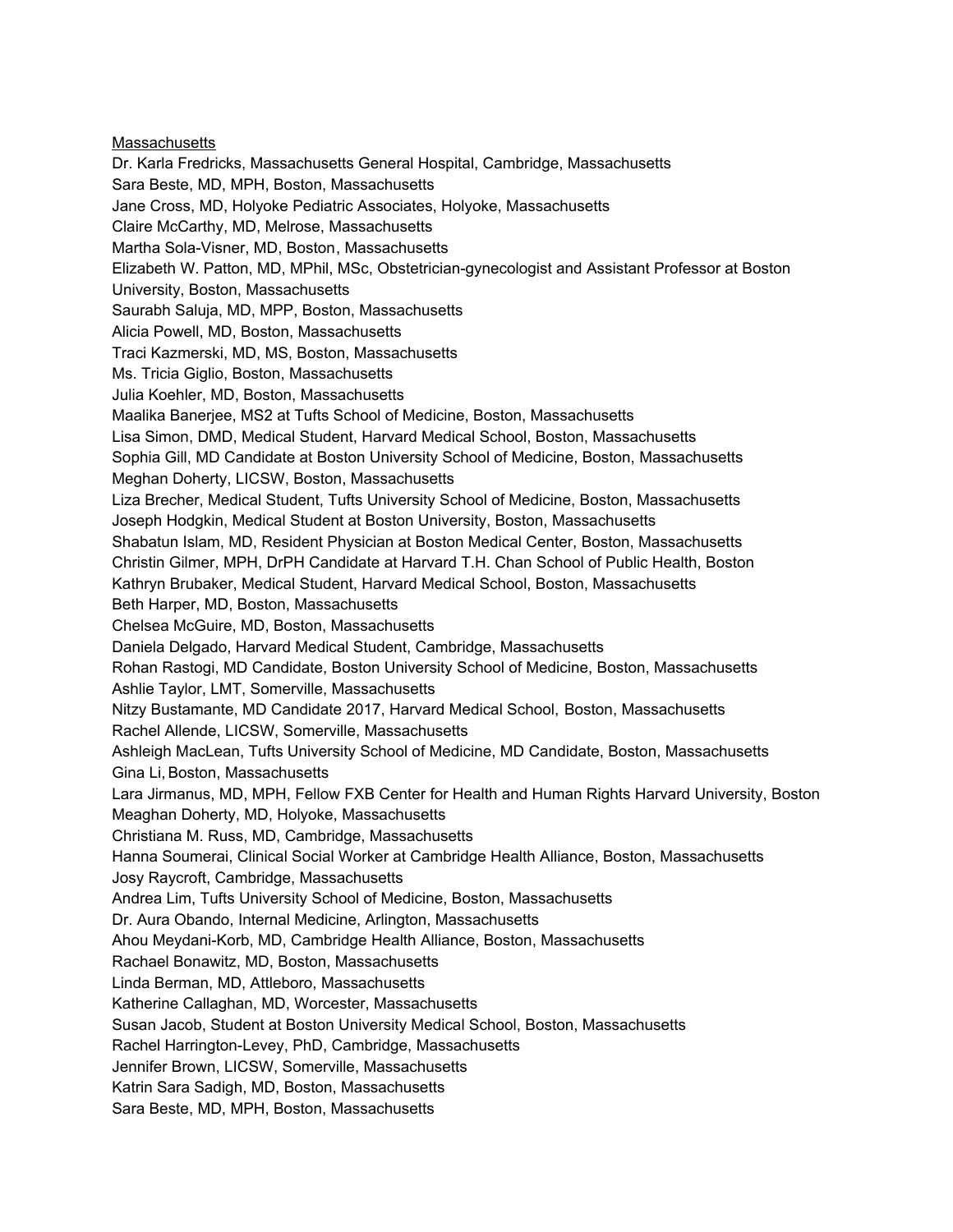Mary Flynn, MD, Assistant Professor of Family Medicine and Community Health, University of Massachusetts Medical School, Worcester, Massachusetts Ariel Frey-Vogel, MD, MAT, Winchester, Massachusetts Susan Hata, MD, Boston, Massachusetts Cecily Kulsick, RN, Westford, Massachusetts Rebecca Lara, MD, EdM, Boston, Massachusetts Helen Jack, MD Candidate, Harvard Medical School, Cambridge, Massachusetts Grace Schiraldi, Owner of Synapse Communications, Cambridge, Massachusetts Emily Kemper, Boston University School of Medicine, Boston, Massachusetts Ann Welsh, MD, Medford, Massachusetts Dr. Rachael V. Cobb, Cambridge, Massachusetts Dr. Rachel Wheeler, Concord, Massachusetts Gretchen Dietrich, MD, Arlington, Massachusetts Amulya Nagarur, MD, Massachusetts General Hospital, Boston, Massachusetts Laura Mueller, MD Candidate, Boston, Massachusetts Benjamin Petrie, Boston, Massachusetts Haidee Clements, Rehoboth, Massachusetts Andreas Mitchell, Medical Student, Harvard Medical School, Cambridge, Massachusetts Rachel Epstein, MD, Boston, Massachusetts Avik Chatterjee, MD, MPH, Harvard Medical School, Boston, Massachusetts Deanne Dworski-Riggs, Clinical Social Worker, Cambridge, Massachusetts Natalia Golova, MD, Mansfield, Massachusetts Kevin G. Sullivan, MD, MGH, Physician for Boston Healthcare for the Homeless, Brookline Andrew Olsen, PA-S, Boston, Massachusetts Amanda DeLoureiro, MD, MPH, Boston, Massachusetts Jennifer Moyer, Boston, Massachusetts Nina Woolley, Boston, Massachusetts Stephanie Favreau, MD, North Attleboro, Massachusetts Dr. Patricia Stoeck, MD, Boston, Massachusetts Alexander Iwamoto, MS2, Boston University School of Medicine, Boston, Massachusetts David Veltre, MD, Boston, Massachusetts Carol Ilzarbe, MD, Milton, Massachusetts Allison Tipton, Medical Student, Boston, Massachusetts Kristen Haddon, DO, Wellesley, Massachusetts Samuel Sheffield, MD Candidate, Boston, Massachusetts Kelsey Komich, Cambridge, Massachusetts Kenneth Peterson, PhD, FNP, University of Massachusetts Medical School, Worcester, Massachusetts Kate Gasparrini, MSW, LCSW, Boston, Massachusetts Keri Sewell, MD, MPH, Boston Medical Center, Boston, Massachusetts Sarah Carpenter, Medical Student, Jamaica Plain, Massachusetts Sabrina E. Sanchez, MD, Boston, Massachusetts Lindsay Heightman, LCSW, Somerville, Massachusetts Amanda Livingston, MD, Chelmsford, Massachusetts Brian Bates, MD, Boston Medical Center, Boston, Massachusetts Linda Shalon, MD, MS, Lexington, Massachusetts Juli Smith, MSW, LCSW, Boston, Massachusetts Michelle Pernini, LCSW, Social Worker, Boston, Massachusetts Emily J. Wilson, Doctoral Student, Simmons College, Boston, Massachusetts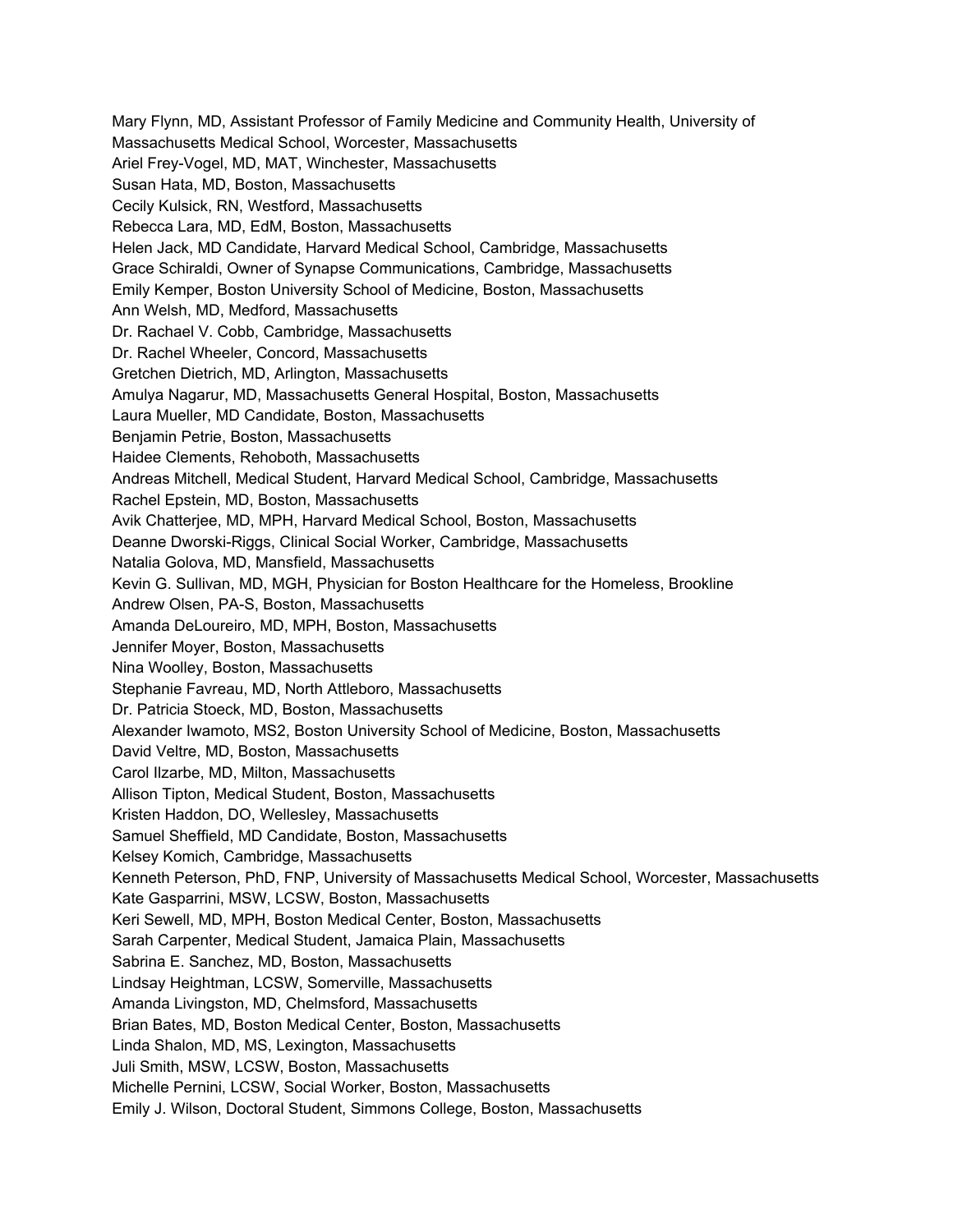Sarah M. Bagley, MD, Assistant Professor of Medicine and Pediatrics, Boston University School of Medicine, Boston, Massachusetts Anne Marie Williams, MD Candidate, Harvard Medical School, Cambridge, Massachusetts Taylor Nickerson, MD, Boston, Massachusetts Anna W. Rosenquist, MD, Boston, Massachusetts Nicolas Oreskovic, MD, MPH, Assistant Professor of Pediatrics, Harvard Medical School, Boston, **Massachusetts** Amy Baughman, MD, MPH, Boston, Massachusetts Judy Goldberger, RN, BSN, Boston, Massachusetts Eleanor Emery, MD, Massachusetts General Hospital, Cambridge, Massachusetts Jessica Prickett, MSW, LCSW, Bethany Christian Services Program Supervisor, Boston, Massachusetts Becky Carroll, Ph.D., SEP, Pelham, Massachusetts

# **Michigan**

Kayla Bronder, MD, Ann Arbor, Michigan Faisal Patel, MD, Royal Oak, Michigan Erica Just, Detroit, Michigan D. Roxanne Richards, MD, Ann Arbor, Michigan Lisa B. Brown, MD, Grand Rapids, Michigan Rachel Sawaya, MD, Midland, Michigan Dr. Suzanne West, Grand Rapids, Michigan Katharine Chang, MD, Ann Arbor, Michigan Rita Patel, MD, Northville, Michigan Sarah Kawsky, Occupational Therapy Student, Grand Rapids, Michigan Marina Haque, MD Candidate at Michigan Medicine, Novi, Michigan Elizabeth Scruggs, Medical Student, University of Michigan Medical School, Ann Arbor, Michigan Jennifer Angell, Medical Student, Ann Arbor, Michigan Mary Tantillo, LMSW, Dearborn, Michigan

# Minnesota

Nathaniel Meuser-Herr, MD, Minneapolis, Minnesota Dr. Karen Kiang, Minneapolis, Minnesota Nusheen Ameenuddin, MD, MPH, FAAP, Assistant Professor of Pediatrics, Rochester, Minnesota Michelle Ohnstad, DNP, APRN, CNP, Minneapolis, Minnesota Malinda M. Jorgensen, MD, Saint Paul, Minnesota Jessica Thueringer, MD, Saint Paul, Minnesota Dr. Kelley Lumbard, DC, Minneapolis, Minnesota Jenna Viland, DNP, St. Paul, Minnesota Etienne Djevi, MD, Roseville, Minnesota Nahi Kiblawi, MD, Duluth, Minnesota Melissa Persram, St. Paul, Minnesota Nathan Chomilo, MD, Minneapolis, Minnesota Dr. Sarah Atunah-Jay, Saint Paul, Minnesota Jessica A. May, Minneapolis, Minnesota Michael Aylward, MD, Minneapolis, Minnesota Jennifer L. Welsh, MD, Golden Valley, Minnesota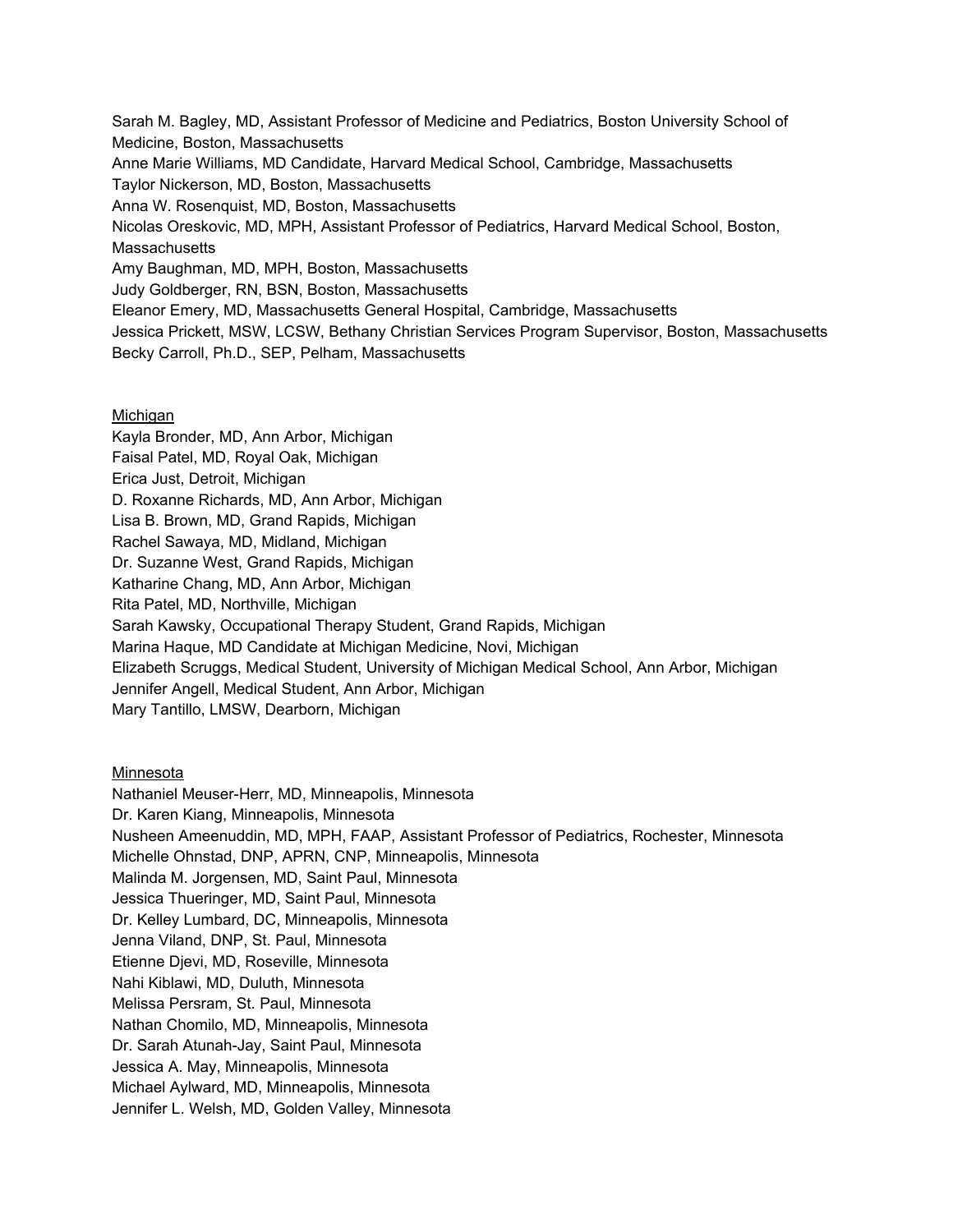Nancy J. Baker, MD, St. Paul, Minnesota Amy J. Elliott, MD, Faribault, Minnesota Cynthia Ruth Howard, Saint Paul, Minnesota Margaret Shearen, Falcon Heights, Minnesota Jessica Goreham-Voss, MD of Allina Health, Coon Rapids, Minnesota Catherine M. Bendel, MD, Minneapolis, Minnesota Amanda L. Steele, DO, Minneapolis, Minnesota Bryan Jepson, MD, University of Minnesota, Minneapolis, Minnesota Magdalena Kappelman, DO, Minneapolis, Minnesota Jessica Gaulter, MD, Minneapolis, Minnesota Hannah Esdal, MD, University of Minnesota, Minneapolis, Minnesota Jane Rosenman, MD, Rochester, Minnesota Angela Noble, MD, Eagan, Minnesota Jan Richardson, MD, St. Paul, Minnesota Allison Stolz, MD, Minnetonka, Minnesota Dr. Alice Lehman, Minneapolis, Minnesota Dr. Erin Marie Gutowski, DO, MPH, University of Minnesota Pediatric Resident, Minneapolis, Minnesota Iris Wagman Borowsky, Professor of Pediatrics, University of Minnesota, Minneapolis, Minnesota Sarah Cusick, PhD, Assistant Professor, Department of Pediatrics, University of Minnesota, Minneapolis Julia Rubin-Smith, MD, MSPH, University of Minnesota, Minneapolis, Minnesota Meghan Fanta, MD, Minneapolis, Minnesota Judith Eckerle, MD, University of Minnesota, Minneapolis, Minnesota Nicole Welle, MD, Fergus Falls, Minnesota Kroupina Maria, PhD, Minnesota Dr. Stephanie Meyer, Ramsey, Minnesota Karen Jankowski Fruechte, MD, Community University Health Care Center, Minneapolis, Minnesota Ann Settgast, MD, Saint Paul, Minnesota Steven Richmond, DO, Internal Medicine Resident, Minneapolis, Minnesota Alexander D. Zanotto, MD, Minneapolis, Minnesota Sally Mung Ting Yung, MD, Minneapolis, Minnesota Christopher J.C. Adams, MD, University of Minnesota, Minneapolis, Minnesota Ariel Stein, MD, Minneapolis, Minnesota Shemal Shah, Internal Medicine Resident, University of Minnesota, Minneapolis, Minnesota Bill Stauffer, MD, MSPH, Minneapolis, Minnesota Adriana Dhawan, MD, Minneapolis, Minnesota Stephanie Lauden, MD, CTrop Med (UMN Global Pediatrics), Minneapolis, Minnesota Garrett Jones, MD, Pediatric Chief Resident at the University of Minnesota, Minneapolis, Minnesota Dr. Razaan Byrne, University of Minnesota Pediatric Residency Program, Minneapolis, Minnesota Ifelayo Ojo, Pediatric Resident, University of Minnesota, Roseville, Minnesota Lisa Phifer, MD, St. Paul, Minnesota Jan Richardson, MD, St. Paul, Minnesota James A. Martenson, M.D, Rochester, Minnesota

Mississippi Mikhail G. Perlov, MD, Duluth, Mississippi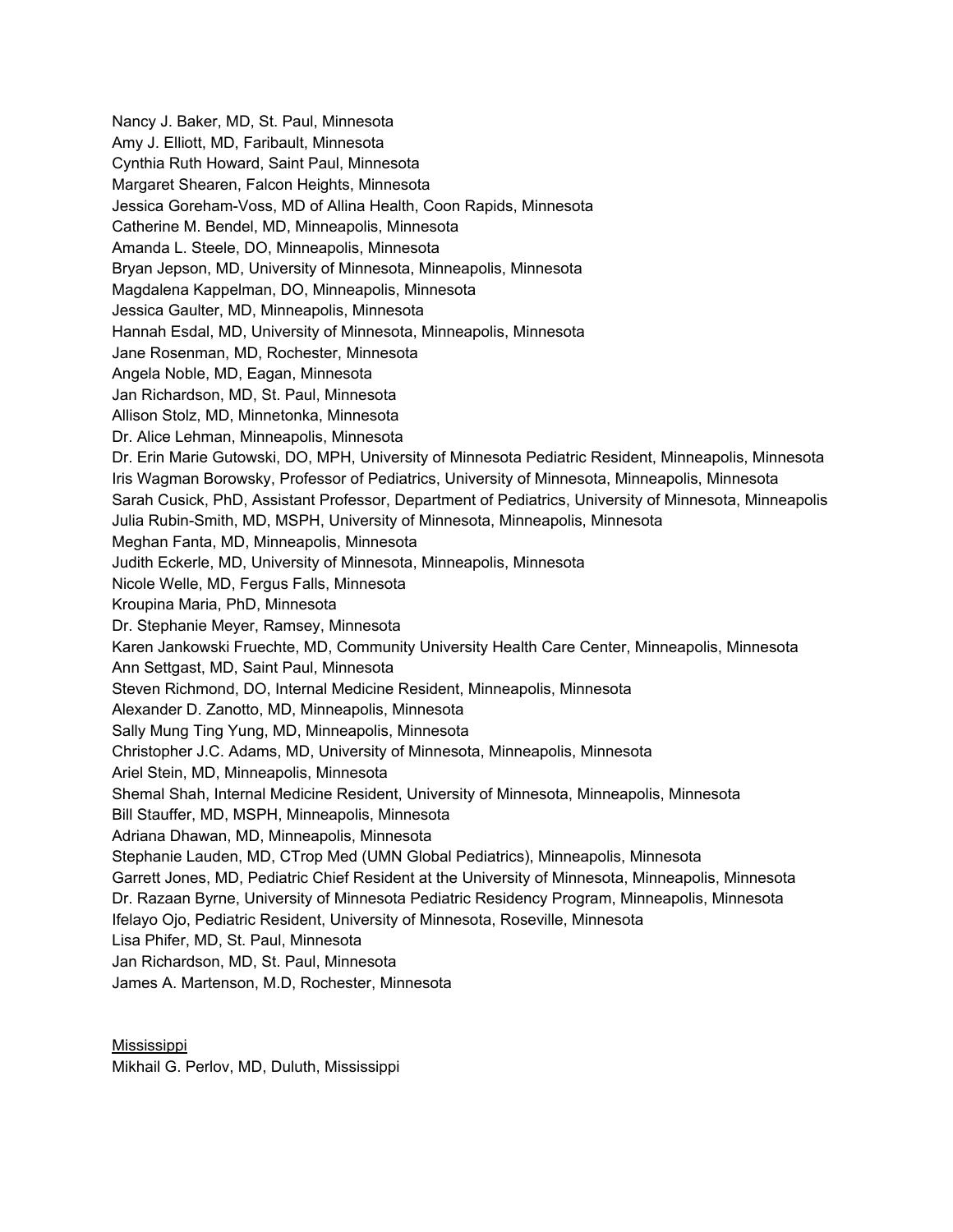### Missouri

John D. Cowden, MD, MPH, Pediatrician, Kansas City, Missouri Sofia Aronson, Saint Louis, Missouri Dr. Laura M. Nilan, Pediatric Emergency Medicine and Pediatric Sports Medicine, Children's Mercy, Kansas City, Missouri Debra Anne Howenstine, MD, Columbia, Missouri Amber S. Ratliff, DO, St. Louis, Missouri Ellis Froeschle, MD, Columbia, Missouri Monica Kao, Saint Louis, Missouri Dr. Heidi Sandige, Pediatric Hospitalist, Washington University School of Medicine, St. Louis, Missouri

#### Montana

Dr. Hall Providence, St. Joseph Medical Center, Polson, Montana Christopher O'Bleness, PharmD Candidate, Missoula, Montana

## Nebraska

Susan M. Kelly, MD, MPH, FAAP, Children's Hospital and Medical Center, Omaha, Nebraska Yinan Lan, MD, Bellevue Hospital Center

Nevada Anneka Hooft, MD, Sparks, Nevada Cherry G. Barney, PA, Incline Village, Nevada

New Hampshire Gilbert L. Fuld, MD, Keene, New Hampshire Hannah Kazal, Hanover, New Hampshire

New Jersey

Jennifer Krajewski, MD, Paramus, New Jersey Sheyla P. Medina, Bridgewater, New Jersey Jamie Koprivnikar, MD, Montclair, New Jersey Janet Walsh, RN retired, Medford, New Jersey Kate Linehan, PsyD, Behavioral Scientist, Flemington, New Jersey Susan Chrystal, Pastoral Psychotherapist, Madison, New Jersey

New Mexico Lance Chilton, MD, FAAP, Albuquerque, New Mexico James K. Fisk, MD, Albuquerque, New Mexico Triveni DeFries, MD, MPH, Shiprock, New Mexico Amber Elizabeth Gray, Clinical Adviser to Programs for Refugees and Survivors of Torture, Santa Fe, New Mexico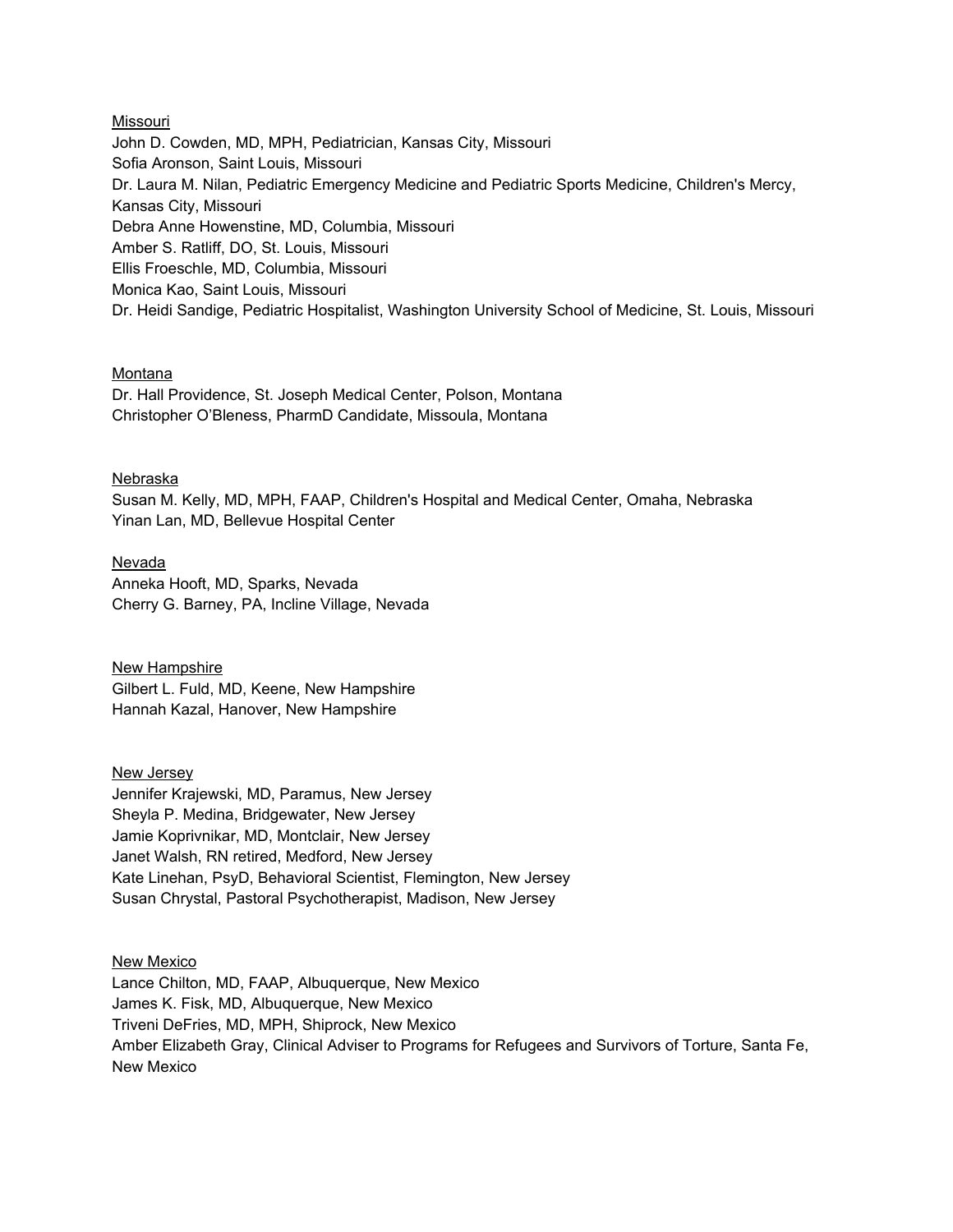## New York

Karen Morrison Dreher, LCSW-R, Psychotherapist, Hartsdale, New York Mrs. Lois Holt, White Plains Hospital Volunteer, White Plains, New York Jeffrey Tomlinson, Occupational Therapist, Community Unitarian Universalist Church at White Plains Megan E. McCabe, MD, New York, New York Rebecca E. Rosenberg, MD, MPH, NYU School of Medicine, New York, New York Amy E. Caruso Brown, MD, MSc, SUNY Upstate Medical University, Syracuse, New York Lauren Barth, MD, Buffalo, New York Jonathan Strysko, MD, Brooklyn, New York Mary Kathryn Mannix, DO, Buffalo, New York Marie Palazzo, DO, Hempstead, New York Ashish George, DO, Buffalo, New York Kathleen Braico, MD, Queensbury, New York Jonathan Ross, MD, Bronx, New York Nancy Kraus, CNM, NP, New Rochelle, New York Louisdon Pierre, MD, Suffern, New York Zaneb Yaseen, MD, Ithaca, New York Terence Meehan, University of Albany, SUNY, Albany, New York Barak Sered, MD, New York, New York Louise Collins, MD, Bridgehampton, New York Arnold H. Matlin, MD, FAAP, Linwood, New York Katharine Miao, MD, Scarsdale, New York Louise Collins, MD, Bridgehampton, New York Brigid E. Mack, MD, Albany, New York Amanda Tinkelman, Queens Village, New York Kristen D. Manter, MD, Family Physician, Jamaica, New York Katherine Wang, MD, New York, New York Christina Garza, MD, New York, New York Emma Kaplan-Lewis, MD, New York, New York Teresa M. Hargrave, MD, MPH, FAAP, FAPA, State University of New York Upstate Medical University, Syracuse, New York Lily Dalke, Midwife, Brooklyn, New York Kathleen Braico, MD, Queensbury, New York Dr. Jessica Schulte, MD, PhD, New York, New York Jennifer Heinen, MD, New York, New York Rizwana Shams, MD, New York, New York Danny Lascano, MD, General Surgery at Westchester Medical Center, Valhalla, New York Linda W. Prine, MD, New York, New York Diana Fleisher, MD, Pediatric Emergency Medicine Fellow at Jacobi Medical Center, Bronx, New York Allison Vise, MD Candidate, Icahn SOM at Mt. Sinai, New York, New York Emmy Yang, MS1, Icahn School of Medicine, New York, New York Jill Fennell, MD, Buffalo, New York Andrew Goldstein, MD, New York, New York Lois Van Tol, MD, TouchStone Family Medicine, Rochester, New York Colleen Gerrity, MD, Yonkers, New York Nishant Vaidy, MD at NYU, New York, New York Monty Mazer, MD, Buffalo, New York Michelle Myers, MD, Buffalo, New York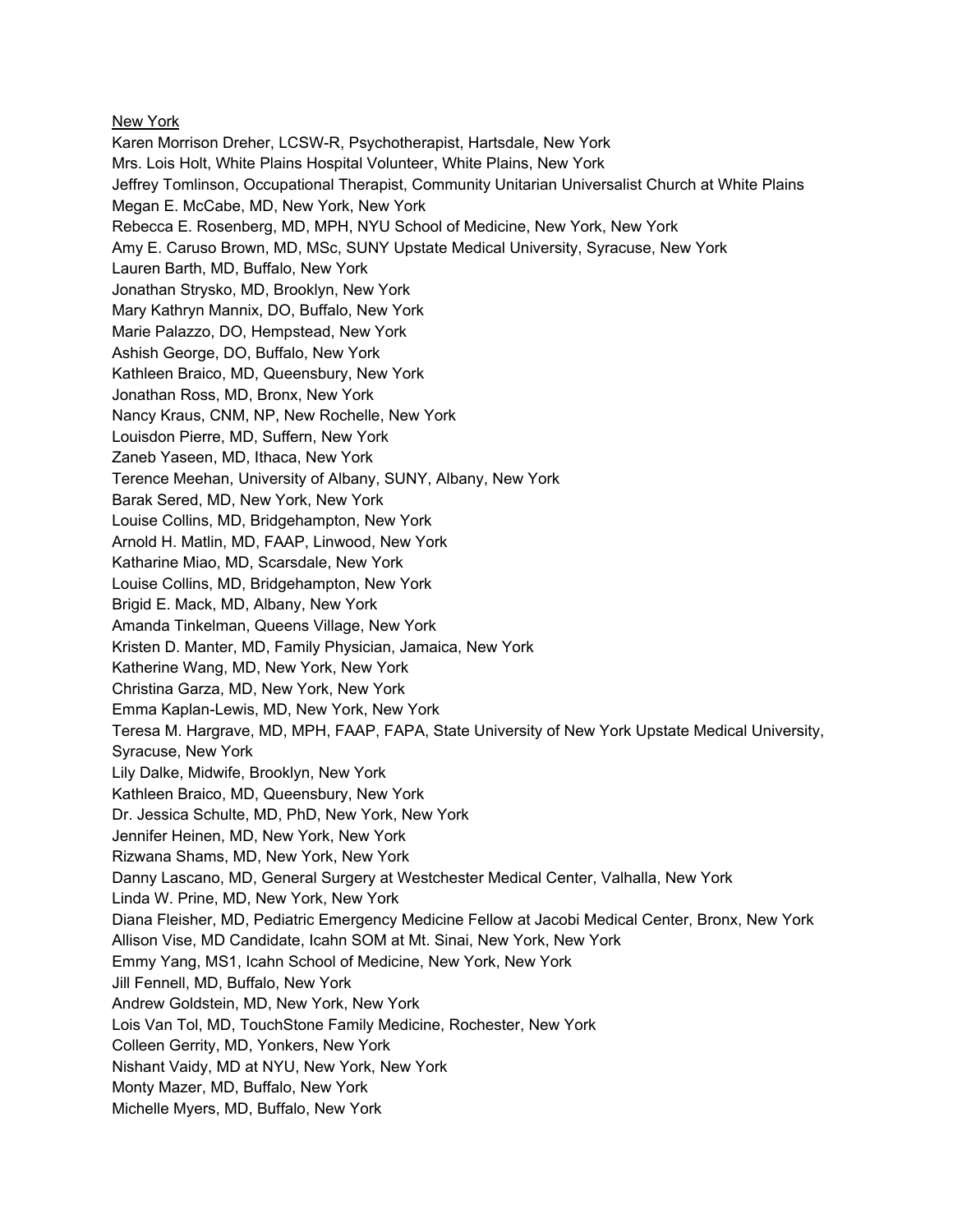Matthew Daly, Essex, New York Wanda Fremont, MD, Syracuse, New York Henry M. Neilley, MD, Latham, New York Elizabeth Armstrong, Clinical Social Worker, New York, New York Dr. Neha B. Patel, Buffalo, New York Karla Boyd, MD, Bronx, New York Makini Chisolm-Straker, MD, New York, New York Tyler B. Evans, MD, MS, MPH, AAHIVS, DTM&H, Co-founder of NYC Refugee and Asylee Health Coalition (NYCRAHC), New York, New York Victor Sta. Ana, MD, New York, New York Andrew Milewski, Weill Cornell Medical College, New York, New York Graham Winston, New York, New York Fabiana Kreines, Medical Student at Weill Cornell, New York, New York Christopher Gamboa, MPH, New York, New York Denise Heebink, MD, New York, New York Nishant Patel, PsyD, Clinical Psychologist, Brooklyn, New York Elizabeth Goren, PhD, Brooklyn, New York Sarah Jane Grossbard, MD, New York, New York Karen Hopenwasser, MD, New York, New York Wendy Wang, MD/PhD Student at Weill Cornell Medical College, New York, New York Sophia Corrigan, PA Student, Weill Cornell Medical College, Brooklyn, New York Baolin Wang, Associate Professor, Weill Medical College of Cornell University, New York, New York Donovan White, Medical Student, Weill Cornell Medical College, New York, New York Christopher G. Manschreck, Buffalo, New York Pallavi Mishra, Weill Cornell Medical College, New York, New York Sophia White, MD Candidate, Weill Cornell Medical College, New York, New York Allen S. Keller, MD, Associate Professor, NYU School of Medicine, New York, New York Country Orynich Gillenwater, MD, NYC Refugee and Asylee Health Coalition, US Naval Academy, Ronin Refugee Project, New York, New York Adam Schwartz, MD, New York, New York Jennifer Dong, MD, New York, New York Hawthorne Smith, Ph.D, New York, New York Michelle McMacken, MD, New York, New York Sarah Battistich, MD, New York, New York Anita Ravi, MD, MPH, New York, New York Emily Eckes, PA-C, Albany, New York Linda Serafini McDermott, RN, Clifton Park, New York

# North Carolina

Dr. Emily Esmaili, Pediatrician, Lincoln Community Health Center, Durham, North Carolina Joyce Hooley, MD, MPH, FAAP, Waynesville, North Carolina Julie M. Linton, MD, FAAP, Winston-Salem, North Carolina Daniel Neuspiel, MD, Charlotte, North Carolina Hernan Sabio, MD, MS, FAAP, Winston-Salem, North Carolina David Thomas Tayloe Jr., MD, Goldsboro, North Carolina Julie McCaw, MD, MPH, Charlotte, North Carolina Lisa Wilson, MD, Charlotte, North Carolina Michelle Collins, Greensboro, North Carolina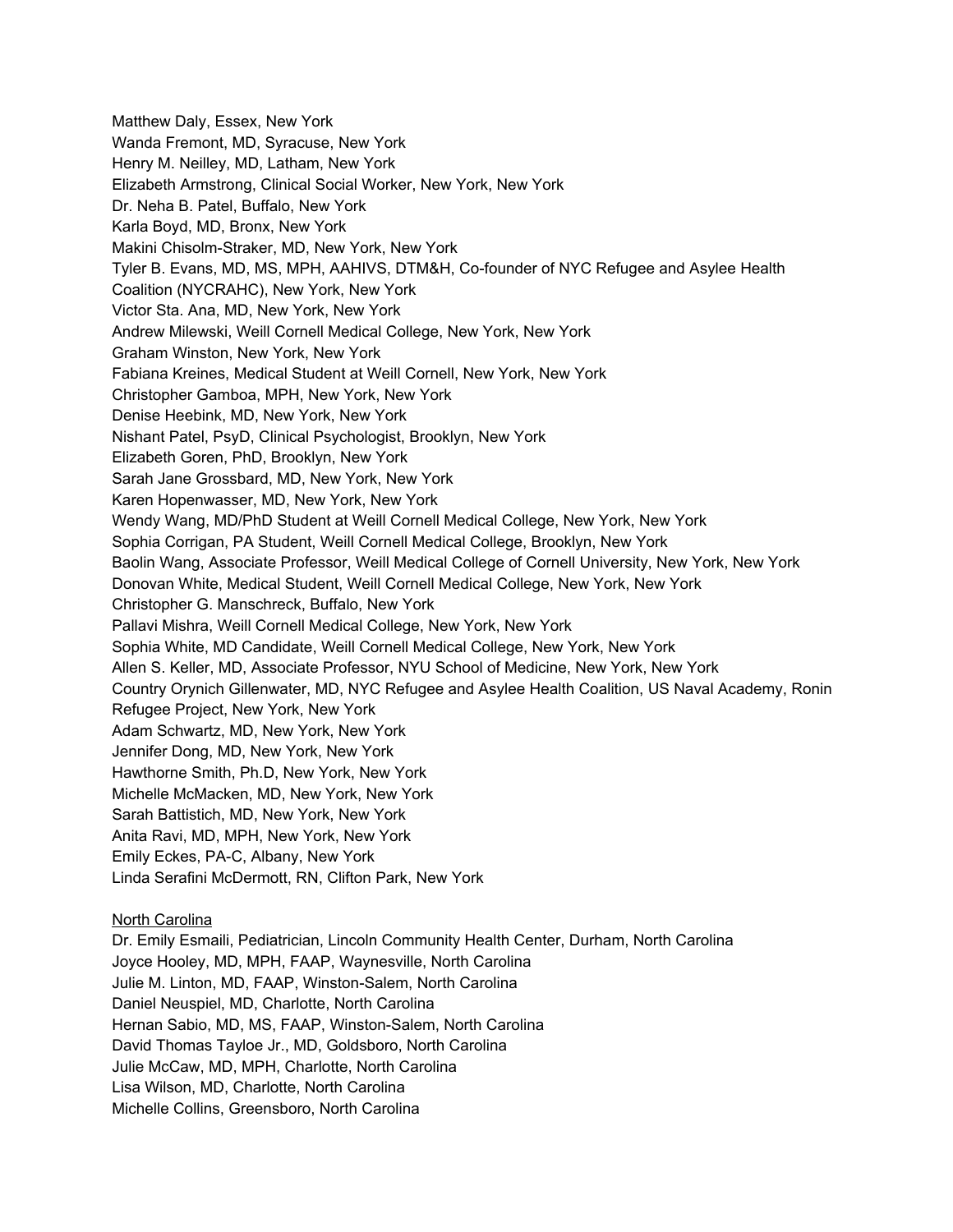Lauren Piper, MD, MsC, Carolinas Healthcare System, Charlotte, North Carolina Zachary H. Smith, MD, Resident Physician at the University of North Carolina School of Medicine, Department of Pediatrics, Chapel Hill, North Carolina Lauren Bradford, MD, Chapel Hill, North Carolina Christian Lawrence, MD, Chapel Hill, North Carolina Nikkan Das, MD, University of North Carolina, Healthcare, Chapel Hill, North Carolina Endya Frye, MD, Durham, North Carolina Bianca Verma, MD, MPH, UNC Pediatrics Resident, Chapel Hill, North Carolina Alana Painter, MD, Chapel Hill, North Carolina Jordan Norris, MD, MPH, Durham, North Carolina Dr. Cameron Lang, Carrboro, North Carolina Elyse Smith, MD, Chapel Hill, North Carolina David M. Painter, MD, Durham, North Carolina Thomas J. Blount, MD, Chapel Hill, North Carolina Melissa Smith, MD, Chapel Hill, North Carolina Melissa Villars, MD, Chapel Hill, North Carolina Avinash Narine, MD, MPH, Morrisville, North Carolina Amber Beg, MD, Chapel Hill, North Carolina Raquel Reyes, MD, MPA, Chapel Hill, North Carolina Michael Nidel, MD, Chapel Hill, North Carolina Jonathan Wilson, MD, Charlotte, North Carolina Dr. Erica Brenner, MD, Chapel Hill, North Carolina Melissa Jean Fitzgerald, MD, Chapel Hill, North Carolina Danielle Volandt, MD, Durham, North Carolina LeeAnne Flygt, MD, UNC Pediatrics Resident Physician, Chapel Hill, North Carolina Brian Pitts, MD, UNC Pediatrics, Chapel Hill, North Carolina Tarshree Sawyer, MD, Durham, North Carolina Dr. Rupal Yu, Family Medicine, Carrboro Community Health Center, Carrboro, North Carolina Hannah Chesser, MD, Durham, North Carolina Khadijia Tribie, MD, FAAP Pediatrician, Wilmington, North Carolina Alex Florence, MD, UNC Hospitals, Chapel Hill, North Carolina Regina Knoll, Wyoming, North Carolina M. Alicia Overstreet Galeano, MD, Family Physician, Wilmington, North Carolina

## Ohio

Charles Schubert, Cincinnati, Ohio Joel Davidson, MD, Akron, Ohio Megan Knowles, MD, Cleveland, Ohio Dr. Kam Lam, Pediatrician, Cleveland, Ohio Megan Duffey, MPT, Columbus, Ohio Tracy Paul, MD, Cleveland, Ohio Anika Kumar, MD, Cleveland, Ohio Stacy C. Jones, MD Candidate, Harvard Medical School, Gates Mills, Ohio Julie Hammond, Beacon Health, Cleveland, Ohio Michael Chaka, MD, Cleveland, Ohio Rachel Bensman, MD, Cincinnati, Ohio Julie Swartz, MD, Oregon, Ohio Joannah Lynch, FNP, Clinical Coordinator of Refugee Health Services at Neighborhood Family Practice,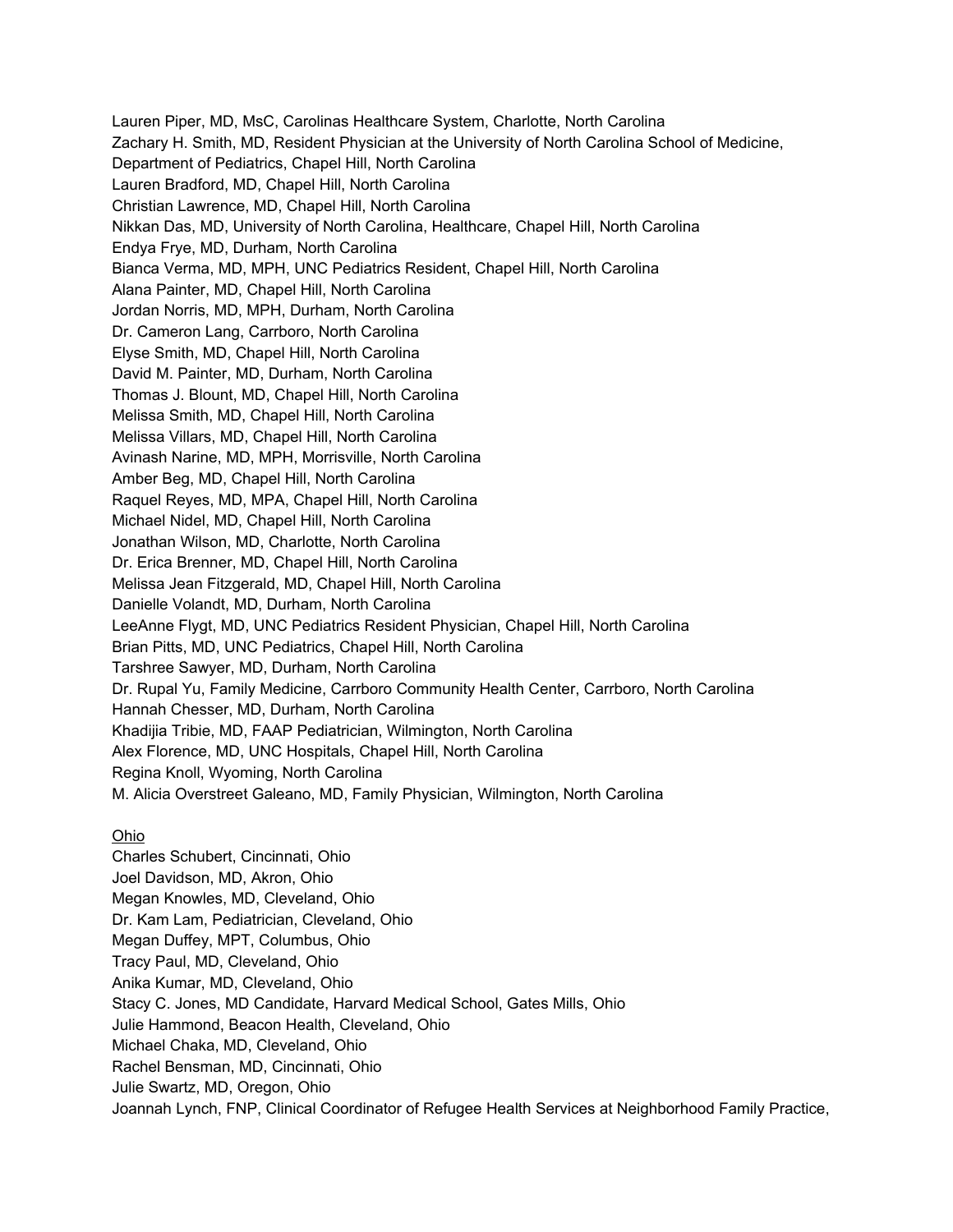Cleveland, Ohio Katharine M. Conway, MD, MPH, Assistant Professor, Director of Medical Education and Global Health Curriculum, Department of Family Medicine, Boonshoft School of Medicine at Wright State University, Dayton, Ohio Leila Khan, MD, Cleveland, Ohio John Hegarty, Certified Nurse Practitioner, Heart of Ohio Family Healthcare Center, Columbus, Ohio Meera Kotagal, MD, MPH, Cincinnati, Ohio Leanne Chrisman-Khawam, MD, Med, Cleveland, Ohio David A. Eberlein, MD, Cleveland, Ohio Sue Leatherman, MD, Columbus, Ohio Dalia Elkhairi, MD, Director of Women's Health, Heart of Ohio Family Health Center, New Albany, Ohio Shari Kitzmiller, RN, BSN, CLC, Columbus, Ohio Jennifer L. Cartmel, Certified Nurse Practitioner, Columbus, Ohio Leah Jahahn, RPh, PharmD, Columbus, Ohio Linda-Mae Richards, Blacklick, Ohio Kristina Naseman, Clinical Pharmacist with Heart of Ohio Family Health and The Ohio State University, Columbus, Ohio Kristian Navickas, PharmD, Columbus, Ohio Stuart J. Beatty, PharmD, BCACP, CDE, Columbus, Ohio Ben Lopez, PharmD, MS, MHA, BCPS, Columbus, Ohio Ayoung Kim, PharmD, Columbus, Ohio Chelsea Pekny, PharmD, Columbus, Ohio Jane Heffernan, NP, Columbus, Ohio Eric Fryxell, MD, Columbus, Ohio Lily Zimmermann, CNM, Columbus, Ohio Lauren Lopez, PharmD, BCPS, Columbus, Ohio Jen Rodis, PharmD, BCPS, Columbus, Ohio Anna Haas-Gehres, PharmD, Columbus, Ohio Chelsea Pekny, PharmD, Columbus, Ohio The Rev. Dr. J. Bennett Guess, Vice President, Council for Health and Human Service Ministries, United Church of Christ, Cleveland, Ohio Jonathan Stofer, Medical Student, MPH, EMT, Wright State University Boonshoft School of Medicine, Dayton, Ohio Thomas Herchine, MD, Professor of Medicine, Wright State University, BSOM, Dayton, Ohio Mary T. White, Health Care Educator, Yellow Springs, Ohio Rinki Goswami, Dayton, Ohio Pam Cobb, Columbus, Ohio Oklahoma Vishal Khetpal, MSc, MD '20 Candidate at the Warren Alpert Medical School of Brown University, Durant, Oklahoma Morris Gessouroun, MD, Oklahoma City, Oklahoma

Ryan Gessouroun, Medical Student, University of Oklahoma College of Medicine, Oklahoma City, Oklahoma Laura Kyle Brett, MD, Tulsa, Oklahoma

Oregon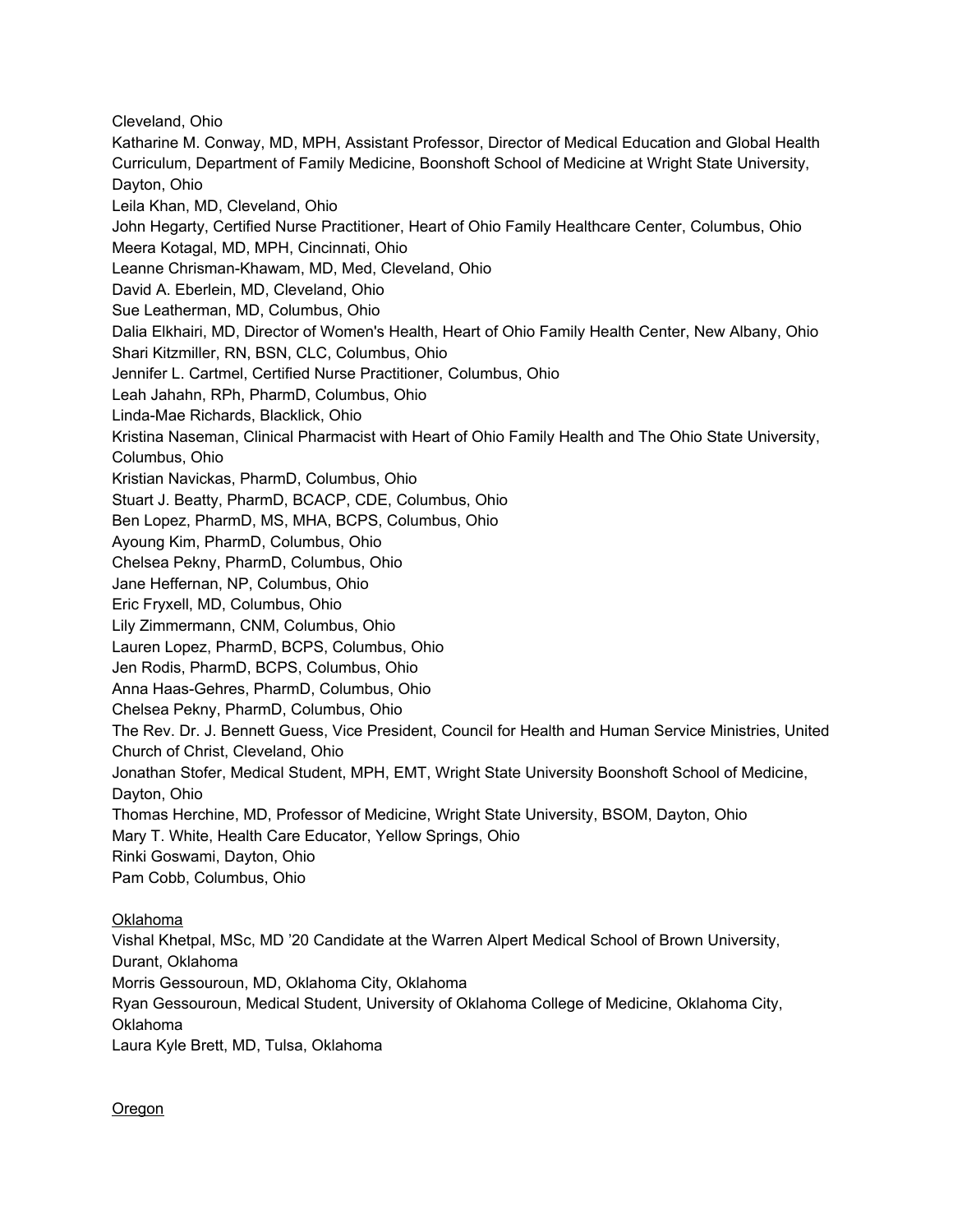Erin L. Turner, MD, Ashland, Oregon Dr. Nhu Hang, Portland, Oregon Rebecca Lacey, MD, Portland, Oregon Suzanne Mendez, MD, Bend, Oregon Faith Galderisi, DO, Pediatrician, Portland, Oregon Natalie Melrose, MD, Portland, Oregon Sarah Hellmann, MD, Bend, Oregon Farah A. Husain, MD, FACS, Portland, Oregon Rebecca Stepaniak, MD, Portland, Oregon Sara Taub, MD, Portland, Oregon Sharon Green, MD, Portland, Oregon Amanda Kim, MD, Portland, Oregon Louisa Kaplan, RN, INCLC, Portland, Oregon Ariel Malia, LPC, Portland, Oregon Radhika S. Breaden, MD, MPH, Portland, Oregon Eneida Nemecek, MD, MS, MBA, Portland, Oregon Dawn Allen, NNP-BC, Salem, Oregon Greg Blaschke, MD, MPH, FAAP CAPT (Ret.), MC USN, Portland, Oregon Rachel Morenz, MD, Oregon Health & Science University, Portland, Oregon Margaret Pattison, MD, Cottage Grove, Oregon Christine Chen, MD, Portland, Oregon Alice Fung, MD, Portland, Oregon Mona Flores, MD, Portland, Oregon Payal Shah, MD, Portland, Oregon Melissa Wollan Francis, MD, Portland, Oregon Alison Christy, MD, PhD, Portland, Oregon Marica Baleilevuka-Hart, MD, Portland, Oregon Brittany Petering, MD, Portland, Oregon Jeanne Arnold, RN, IBLCC, Portland, Oregon Phoebe Souza, MSW, LCSW, MPH, Portland, Oregon Angie Reynolds, MD, Portland, Oregon Emily Leib, PharmD, Beaverton, Oregon William Taylor, Oregon City, Oregon Sarah Oller, MD, Portland, Oregon Kyle Johnson, MD, Portland, Oregon Melissa Nyendak, MD, Portland, Oregon Stephanie Liu, MD, Portland, Oregon Mona LaBar, MD, Portland, Oregon Megan A. Cohen, MD, MPH, Oregon Health & Science University, Portland, Oregon Christiane Kubit, MD, Portland, Oregon Dr. Bronwyn Baz, MD, FAAP, Portland, Oregon Elizabeth Estabrook, MD, Portland, Oregon Nancy Burnett, MPH, BSN, RN, Portland, Oregon Kate Beckstrand, MD, Eugene, Oregon

**Pennsylvania** 

Katherine Yun, MD, MHS, Assistant Professor of Pediatrics, University of Pennsylvania, Philadelphia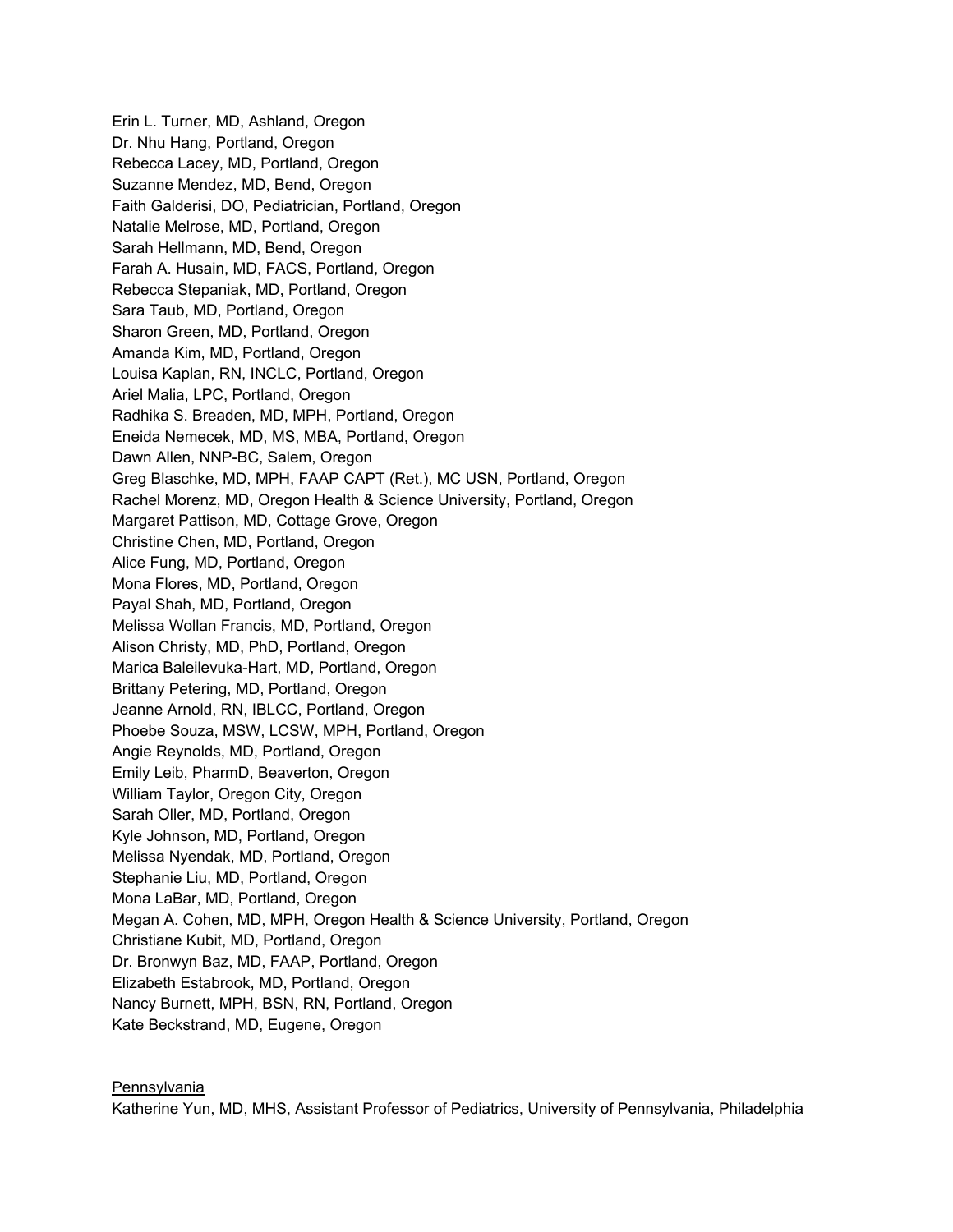Rodney Finalle, MD, Elkins Park, Pennsylvania Mary B. Fabio, MD, Philadelphia, Pennsylvania Ana Radovic, MD, MSc, FAAP, Pittsburgh, Pennsylvania Josif Stakic, MD, Pittsburgh, Pennsylvania Dr. Laura Romano, DO, Pittsburgh, Pennsylvania Anna Lewarchik, MD, Pittsburgh, Pennsylvania Alexandra E. Mieczkowski, MD, MS, Pittsburgh, Pennsylvania Britta Kocak, MD, FAAP, Pittsburgh, Pennsylvania Adelaide Barnes, MD, Philadelphia, Pennsylvania Amber Bird, MD, Philadelphia, Pennsylvania Anje Van Berckelaer, MD, MS, Philadelphia, Pennsylvania Edith Bracho-Sanchez, MD, Philadelphia, Pennsylvania Gerald Montano, DO, MS, Glenshaw, Pennsylvania Susan Caro Stevens, MD, FAAP, Pittsburgh, Pennsylvania Joyce Li, MD, Philadelphia, Pennsylvania Alana Sagin, MD, Philadelphia, Pennsylvania Corinne Balint, DO, Pittsburgh, Pennsylvania Kamila Nowak Choi, MD, Philadelphia, Pennsylvania Imali Sirisena, MD, Philadelphia, Pennsylvania Mona Al Mukaddam, MD, Philadelphia, Pennsylvania Jaime M. Bassman, MS, OTR/L, Ardmore, Pennsylvania Shannon Rosenman, OTR/L, Chalfont, Pennsylvania Lin-Fan Wang, MD, Philadelphia, Pennsylvania Meera Siddharth, MD, CHOP Refugee Health Program, Philadelphia, Pennsylvania Abbey Vij, CRNP, Philadelphia, Pennsylvania Sara McIntire, Forest Hills, Pennsylvania Carla D. Chugani, PhD, Pittsburgh, Pennsylvania Dena Hofkosh, MD, Pittsburgh, Pennsylvania Jennifer Wolford, DO, MPH, Pittsburgh, Pennsylvania Nancy Etzel, MSN, CRNP, Philadelphia, Pennsylvania Amy Zeidan, MD, Philadelphia, Pennsylvania Timothy Daly, DO, Allentown, Pennsylvania Clayton Cooper, MD/MBA student, Penn State University, State College, Pennsylvania Tina Daly, MS, OTR/L, Sellersville, Pennsylvania Maggie Chun-Allen, MD, Allentown, Pennsylvania Rachel Kohn, MD, Philadelphia, Pennsylvania Jennifer Kraft, MSN, CRNP, Philadelphia, Pennsylvania Rebecca Torgan, RN, Philadelphia, Pennsylvania Shaniqua L. McGraw, MD, Allentown, Pennsylvania Vanessa Perez, CRNP with NHCLV, Bethlehem, Pennsylvania Helen Elizabeth Lewis, DO, Breinigsville, Pennsylvania Lina Khalifa, Philadelphia, Pennsylvania Erin Smith, DO, Allentown, Pennsylvania Johanna Rosen, MD, Pittsburgh, Pennsylvania Carolyn Egli, RN, Refugee Care Coordinator, Allentown, Pennsylvania Luz N. Crespo, Allentown, Pennsylvania Linda C. Garufi, MD, MEd, Allentown, Pennsylvania Dr. Anne Klimke, MD, Philadelphia, Pennsylvania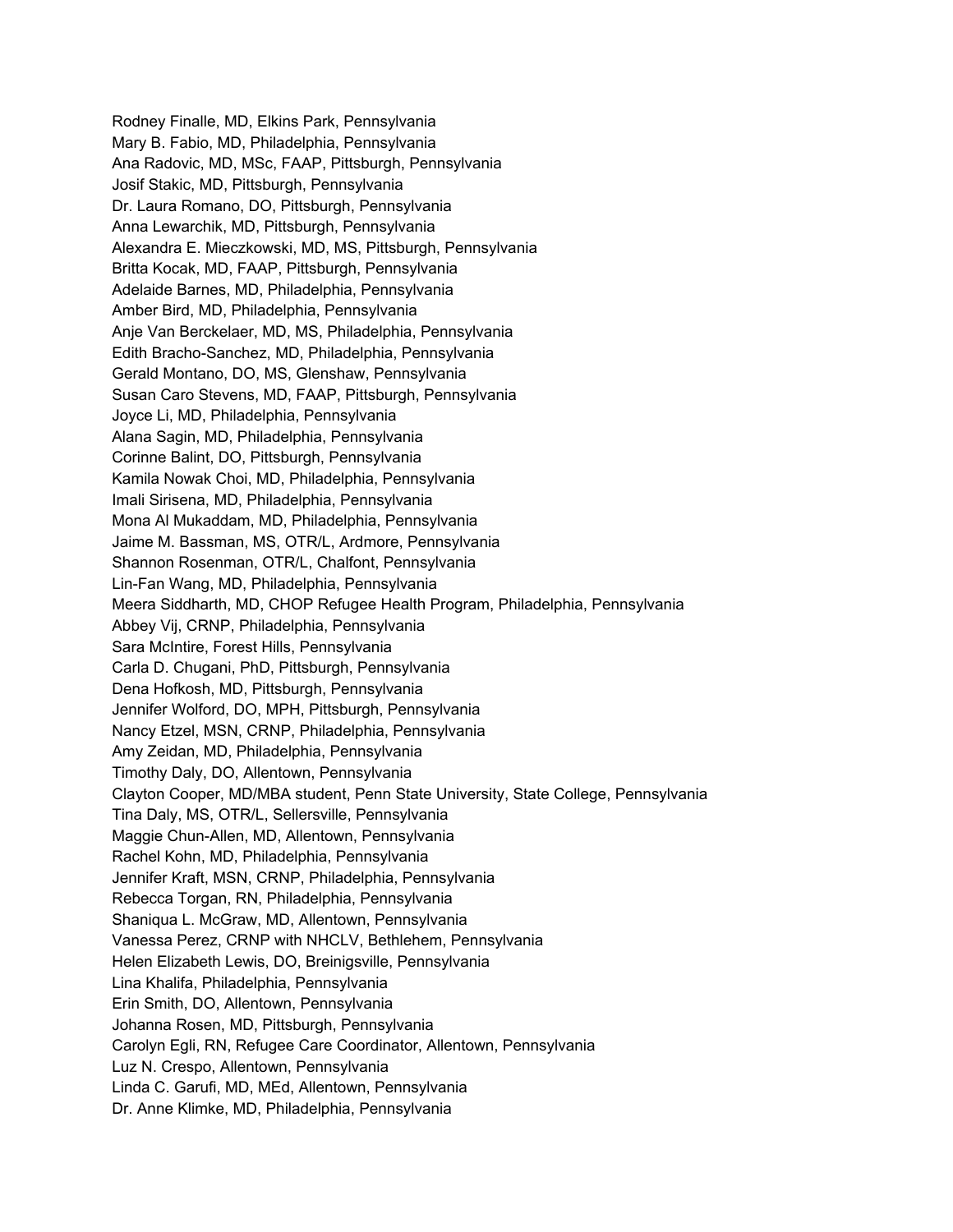Bethany Busack, 4th year Medical Student, Philadelphia, Pennsylvania Christopher Busack, 4th year Medical Student, Philadelphia, Pennsylvania Autumn Kieber-Emmons, MD, MPH, Allentown, Pennsylvania Derek Fikse, DO, Allentown, Pennsylvania James Baier, Medical Student, University of Pennsylvania, Philadelphia, Pennsylvania Kimberly Carter, PharmD, BCACP, Assistant Professor at Thomas Jefferson University and Clinical Pharmacist, Penn Center for Primary Care, Philadelphia, Pennsylvania Kymberly Gonzalez, MD, Philadelphia, Pennsylvania Shelley Otsuka, PharmD, BCACP, Philadelphia, Pennsylvania Alfred Goodrich, Ardmore, Pennsylvania Latifa diPaolo McLeary, RN, Rothman Institute Orthopedics, Philadelphia, Pennsylvania Kristin Reihman, MD, Allentown, Pennsylvania Tika Dhungana, Regional Manager, Harrisburg, Pennsylvania

#### Rhode Island

Elizabeth A. Samuels, MD, MPH, Providence, Rhode Island Melanie Jacobson, MD, Pediatric Resident, Providence, Rhode Island Katherine Cicolello, MS2, Alpert Medical School of Brown University, Providence, Rhode Island Matthew Perry, MD-ScM Class of 2019, Providence, Rhode Island Michael Broder, MS1, Alpert Medical School Brown University, Providence, Rhode Island Denise Marte, MD '19, Alpert Medical School of Brown University, Providence, Rhode Island Faiz Khan, Providence, Rhode Island Elise Preser, MSc London School of Hygiene & Tropical Medicine, MD-ScM 2019 Candidate, Warren Alpert Medical School of Brown University, Providence, Rhode Island Divya Dethier, Providence, Rhode Island Aida Elizabeth Alazar, Providence, Rhode Island Audrey Carr, Brown University, Providence, Rhode Island Charles Fagundes, Providence, Rhode Island Nathaniel Nelson, Providence, Rhode Island Jonathan Staloff, MD Candidate at Brown University, Providence, Rhode Island Meghna Nandi, MD Candidate, Warren Alpert Medical School, Providence, Rhode Island Katherine Rand, MS2, Brown Medical School, Providence, Rhode Island Annalise Van Meurs, MS3, Alpert Medical School, Providence, Rhode Island Matthew Santos, MS3, Providence, Rhode Island Carol Lewis, MD, Providence, Rhode Island Mackenzie Bartlett, MD, Providence, Rhode Island Greg Goldstein, MD, Providence, Rhode Island Uzoamaka Asonye, MD '18, Providence, Rhode Island Kristian Georgiev, Medical Student, Alpert Medical School of Brown University, Providence, Rhode Island Claire Williams, MD, Providence, Rhode Island Kathleen Chung, MS1, Providence, Rhode Island Ileana Laguna, Providence, Rhode Island Oyinkan Osobamiro, Providence, Rhode Island Chelsea L. Haynes, Providence, Rhode Island Bryan Leyva, Providence, Rhode Island Rudy Chen, Medical Student, Brown University, Providence, Rhode Island Jordan Emont, Medical Student, Brown University, Providence, Rhode Island Jon Kole, MD, Providence, Rhode Island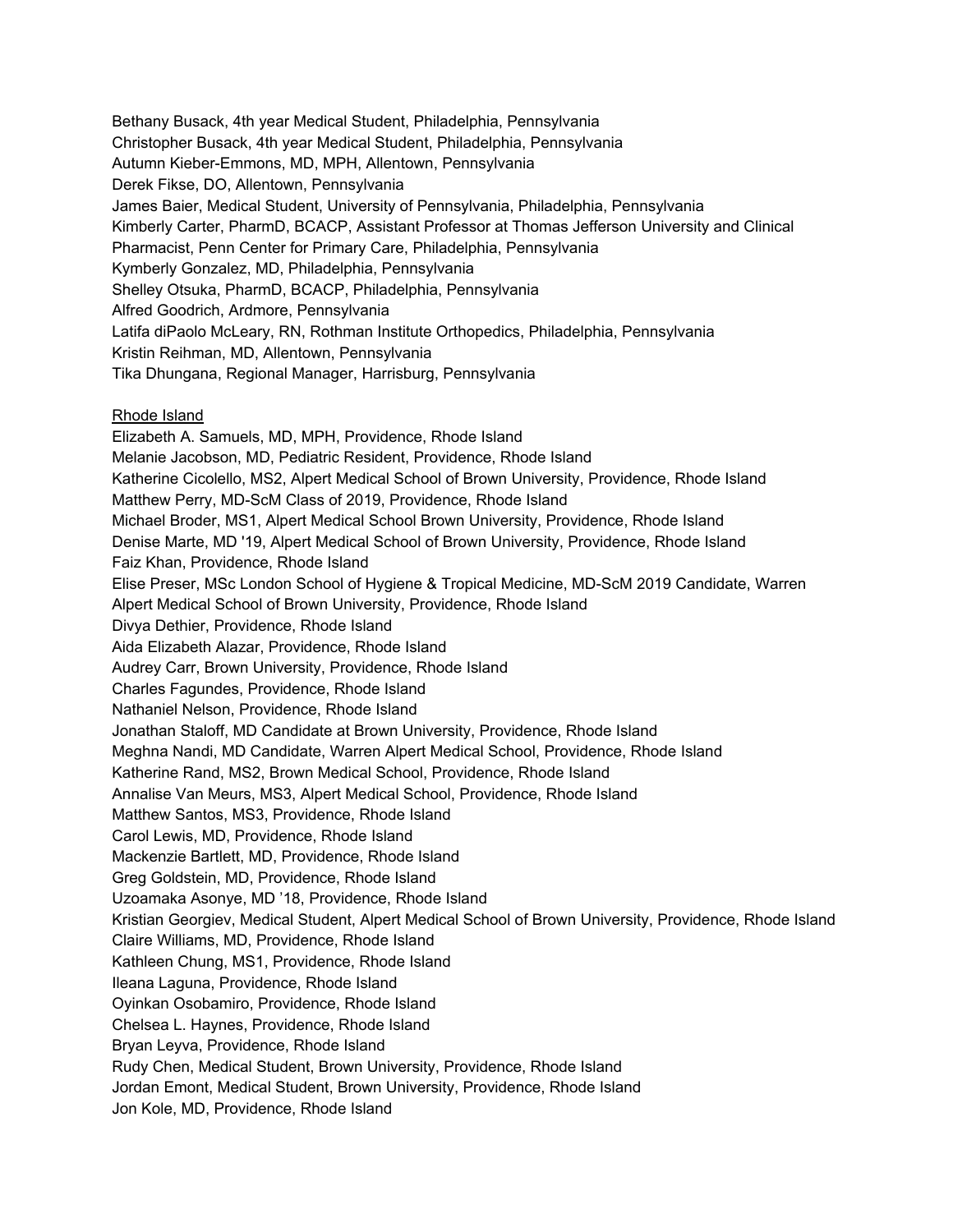Claire Lewkowicz, MD, Providence, Rhode Island Dr. Elizabeth Wei, Providence, Rhode Island Stefano Johnson, MS3, Providence, Rhode Island Laura Ucik, MD '17, Brown University Medical School, Providence, Rhode Island Christopher Hasslinger, MD 2017 Candidate, Providence, Rhode Island Joseph D. DiZoglio Jr., Medical Student at AMS Medical School, Providence, Rhode Island Julia Gutierrez, Warren Alpert Medical School of Brown University, Providence, Rhode Island Eian Prohl, Medical Student, Providence, Rhode Island Jennifer F. Friedman, MD, Providence, Rhode Island Miriam R. Raffeld, MD '20, Warren Alpert Medical School of Brown University, Providence, Rhode Island Leah Rivard, Medical Student at Alpert Medical School of Brown University, Providence, Rhode Island Joshua Resa, MD, Providence, Rhode Island Geoffrey McCrossan, Medical Student, Brown University, Providence, Rhode Island Delma-Jean Watts, MD, Providence, Rhode Island Erica A. Fullerton, CNM, MPH, Thundermist Health Center, Woonsocket, Rhode Island Gita Pensa, MD, Providence, Rhode Island Patrick Kelley, Third Year Medical Student at Brown University, Providence, Rhode Island Yao Liu, Providence, Rhode Island Aviya Lanis, Providence, Rhode Island Ricardo Correa, Providence, Rhode Island William J. Lewander, North Kingstown, Rhode Island Jeremy Mudd, Third Year Medical Student, Providence, Rhode Island Kristen Durbin, MS2, Alpert Medical School of Brown University, Providence, Rhode Island Alison Stein, MD, Providence, Rhode Island Julia Solomon, Medical Student, Providence, Rhode Island Jennifer Mann, MD, Providence, Rhode Island Andrew Pilling, MD '19, Providence, Rhode Island Joseph M. Bliss, MD, PhD, FAAP, Associate Professor of Pediatrics, Brown University, Providence Margaret Scheffler, MD, Warwick, Rhode Island K.M. Rotondo, MD, Providence, Rhode Island Tovah Tripp, MD, Assistant Professor of Medicine, Clinician Educator, Brown University, Providence Ross W. Hilliard, MD, Providence, Rhode Island Linda Snelling, MD, FAAP, Providence, Rhode Island Susan Duffy, MD, MPH, Associate Professor of Emergency Medicine and Pediatrics, Alpert Medical School of Brown University, Providence, Rhode Island James G. Linakis, PhD, MD, Barrington, Rhode Island Jason Mandell, MD, Pediatrics Resident, Brown University, Providence, Rhode Island Daniel Coghlin, MD, Associate Professor of Pediatrics, Clinician Educator, Warren Alpert Medical School of Brown University, Providence, Rhode Island Rebekah Gardner, MD, Providence, Rhode Island Pamela C. High, MD, Professor of Pediatrics, Warren Alpert School of Medicine, Brown University, Providence, Rhode Island Delaney Conway, MD, Providence, Rhode Island Stephanie Catanese, MD, Brown University, Providence, Rhode Island Adam Pallant, MD, PhD, Associate Professor of Pediatrics, Brown University, Providence, Rhode Island Daisy Bassen, MD, Providence, Rhode Island Connie Lu, MD Candidate '19, Alpert Medical School, Providence, Rhode Island Sandra Musial, MD, Associate Professor of Pediatrics at Brown University, Providence, Rhode Island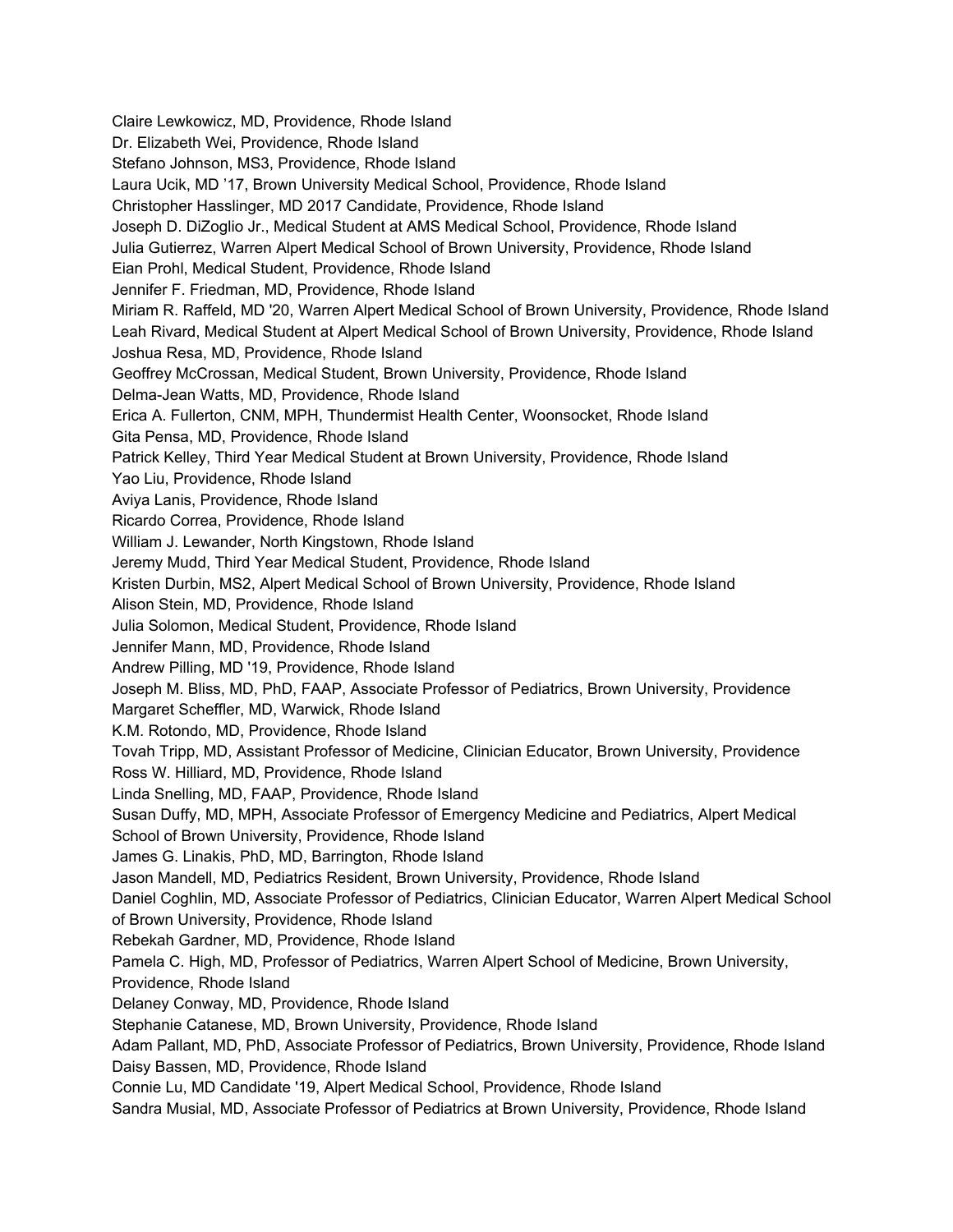Michael Smit, MD, MSPH, Providence, Rhode Island Claire M. Hennigan, MD, Alpert Medical School of Brown University, Providence, Rhode Island Rebecca MacDonell-Yilmaz, MD, MPH, Cranston, Rhode Island Angela Zhang, MD Candidate at the Warren Alpert School of Medicine of Brown University, Providence Julia Gelissen, Medical Student, Brown University

### South Carolina

Elizabeth Mack, MD, MS, Charleston, South Carolina S. David McSwain, MD, MPH, Charleston, South Carolina Amelia Little, MSN, RN, Nurse Manager MUSC, Charleston, South Carolina Whitney Marvin, MD, Charleston, South Carolina

South Dakota Shannon D. Hoime, MD, Sioux Falls, South Dakota Nicole Christenson-Keisacker, Sioux Falls, South Dakota

#### Tennessee

Jaya Venkataraman, MD, Germantown, Tennessee Sara Beth Bush, MD, Pulaski, Tennessee Lauren Smith, MSN, FNP-C, Nashville, Tennessee Linda Alexander, RN, Kingsport, Tennessee Emilie Biniker, FNP-C (Siloam Health), Nashville, Tennessee Amy Richardson, MPH, Community Health Outreach Director, Siloam Health, Nashville, Tennessee Diane Haddad, MD, Nashville, Tennessee James P. Henderson, MD, Medical Director, Siloam Health, Nashville, Tennessee Brent Snader, MD, Siloam Health, Nashville, Tennessee Kimberly Thornton, PA-C, Nashville, Tennessee Jennifer Dunnewold, Master of Exercise Science, Physical Education & Wellness, Maryville, Tennessee

## Texas

Padma Swamy, MD, Houston, Texas Courtney Jean Baldridge, MD, FAAP, Dallas, Texas Nadya Medina Parrilla, MD, FAAP, Houston, Texas Marsha Griffin, MD, Brownsville, Texas Jeannine Hatt, MD, FAAP, Denison, Texas Gwen Schaefer, BSN, RN, Austin, Texas Carmen Campbell, MD, Plano, Texas Anastasia Gentles, Houston, Texas Carmen Campbell, MD, Plano, Texas Amy M. Hernandez, MD, Wimberley, Texas Shamaila Gill, MD, Dallas, Texas Tasaduq Mir, Denton, Texas Amanda Lipsitt, MD, Austin, Texas Mary Unzueta-Hernandez, MD, San Antonio, Texas Renee Matos, MD, MPH, San Antonio, Texas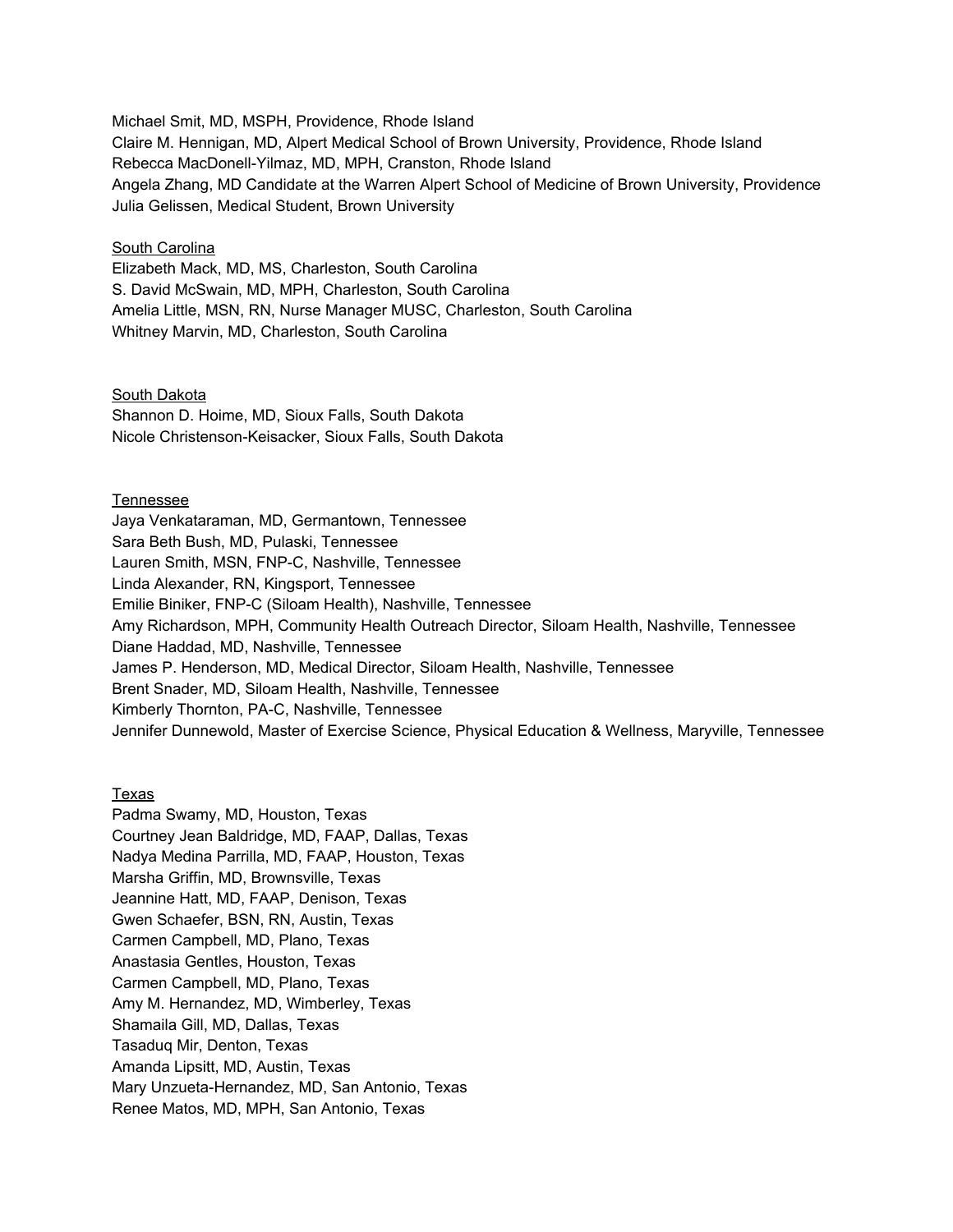Elizabeth Keating, MD, Houston, Texas Brenda N. Martinez, MD, FAAP, Lubbock, Texas Eva Baker, MPH, UNT, Health Science Center, Fort Worth, Texas Amber Machin, MD, Lubbock, Texas Amy Board, LMSW, MPH, CPH, Fort Worth, Texas Lisa Waller Rogers, Volunteer Spanish/English Interpreter, Volunteer Healthcare Clinic, Austin, Texas Debra Kirzner, RN, MPH, Spring, Texas Elizabeth Seashore, MD, Pediatric Hematology/Oncology Fellow, Texas Children's Hospital, Baylor College of Medicine, Houston, Texas Jennifer Stoner, Round Rock, Texas

# Utah

Ryan Hassan, MD, Salt Lake City, Utah Sarah Becker, MD, Salt Lake City, Utah Karen Stenehjem, MD, Salt Lake City, Utah Mara L. Rabin, MD, Medical Director for Utah Health & Human Rights, Salt Lake City, Utah Margaret Solomon, MD, Salt Lake City, Utah John Berneike, MD, Salt Lake City, Utah Katherine Lappe, MD, Salt Lake City, Utah Deepika Reddy MD, University of Utah Healthcare, Salt Lake City, Utah Karli Edholm, MD, Salt Lake City, Utah Annalise Keen, MD, Salt Lake City, Utah Alyse Williams, MD, Salt Lake City, Utah Jenna Crowder, MD, Salt Lake City, Utah Susan Cochella, MD, MPH, Salt Lake City, Utah Angela Dunn, MD, MPH, Salt Lake City, Utah Brent Shepherd, MD, Salt Lake City, Utah

# Vermont

Andrea E. Green, MD, Associate Professor Pediatrics, University of Vermont, Burlington, Vermont Anna Zuckerman, MD, Pediatrics Resident, University of Vermont Children's Hospital, Burlington Molly Rideout, MD, Burlington, Vermont Dr. Molly Moore, Burlington, Vermont Mariah McNamara, MD, MPH, South Burlington, Vermont Mario Trabulsy, MD, Colchester, Vermont Katherine Walsh, MD, Burlington, Vermont Catherine S. Rude, MD, Associate Professor of Pediatrics, University of Vermont College of Medicine, Burlington, Vermont David W. Clauss, MD, Shelburne, Vermont Dr. Jodi Brown, DO, Porter Women's Health, Middlebury, Vermont Michelle Dorwart, MD, MPH, Burlington, Vermont Daniel L. Wolfson, MD, Burlington, Vermont Sarah Schlein, MD, FACEP, Burlington, Vermont Anne Dougherty, MD, University of Vermont College of Medicine, Burlington, Vermont Guido Mase, RH(AHG), Burlington Community Herbalism Clinic, Burlington, Vermont Nilgun Zimakas, MD, University of Vermont Medical Center, Burlington, Vermont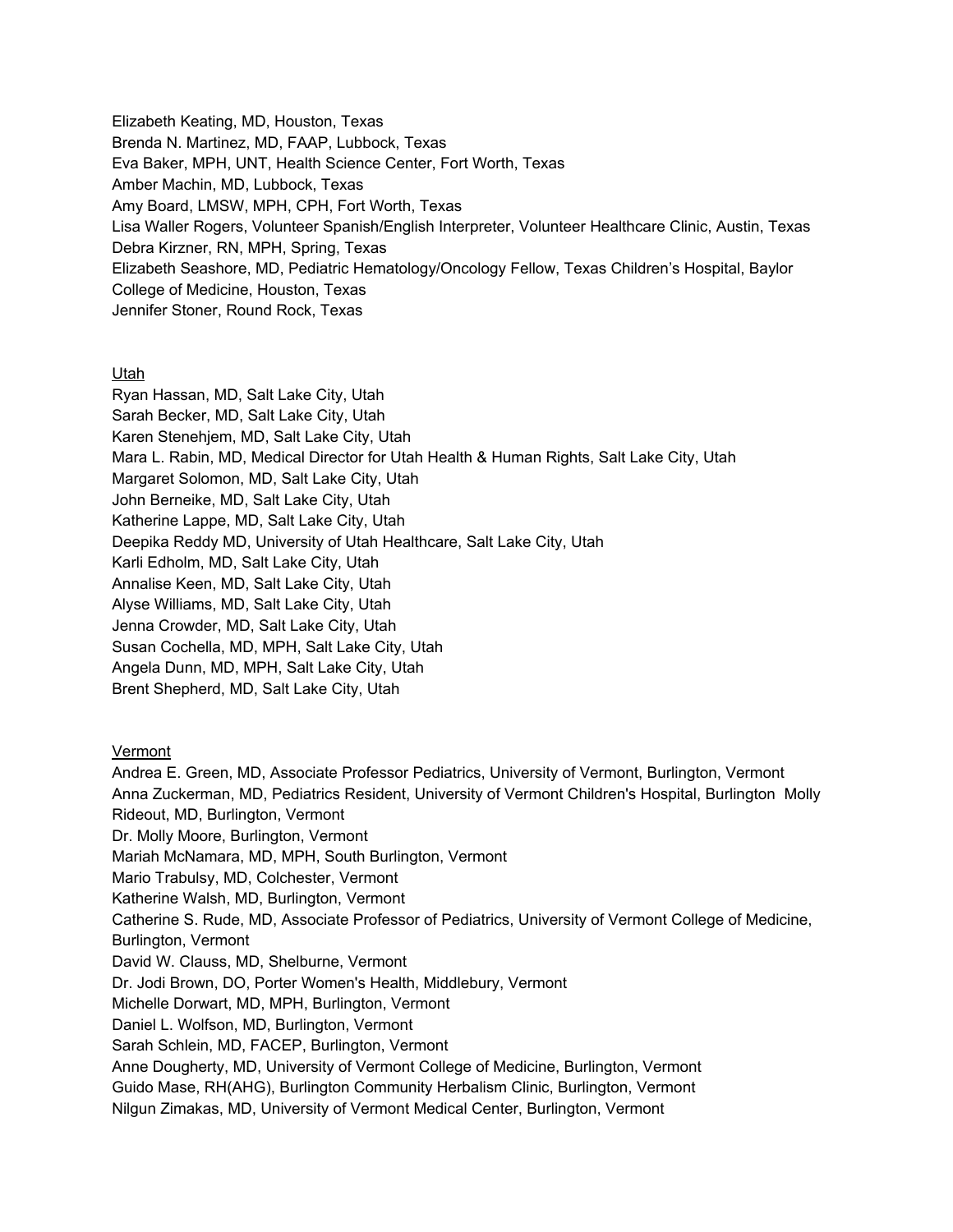Mary Lee Ritter, APRN, Burlington, Vermont Stanley Weinberger, MD, Assistant Professor of Pediatrics, University of Vermont Children's Hospital, Burlington, Vermont Mark Bisanzo, MD, Burlington, Vermont Fredda Mangel, Licensed Clinical Mental Health Counselor, Rutland, Vermont Natalie Wilson, MD, Burlington, Vermont Jamie Mehringer MD, UVM Children's Hospital, Burlington, Vermont Ellen Diego, MD, Resident Physician at the University of Vermont Medical Center, Burlington, Vermont Connor Corcoran, MD, Pediatric Resident Physician, Burlington, Vermont Cassandra Zurawsky, Winooski, Vermont Calista Campbell MD, Pediatrics, Burlington, Vermont Katherine Anderson, MD, University of Vermont Children's Hospital, Burlington, Vermont Grace Winslow, RN BSN, North Bennington, Vermont

## **Virginia**

Leah Rowland, MD, FAAP, Virginia Beach, Virginia Rosalind Rogers, Licensed Mental Health Counselor, Arlington, Virginia Helen S. Doss, MD, FAAP, Arlington, Virginia Ryan Buchholz, MD, Falls Church, Virginia Jameel J. Winter, MD, Charlottesville, Virginia Ashley Serrette, MD, Norfolk, Virginia Danya Sarkar, Arlington, Virginia Julia Aziz, MD, Arlington, Virginia Ayanna Butler-Cephas, MD, Norfolk, Virginia Laurie Forlano, DO, MPH, Richmond, Virginia Mark Ryan, MD, Virginia Commonwealth University, Richmond, Virginia Kate McCartan, MD, Arlington, Virginia Fern R. Hauck, MD, MS, Professor of Family Medicine, University of Virginia, Charlottesville, Virginia Dr. Sareena Pabla Brown, Charlottesville, Virginia Jeanne Lumpkin, MD, Charlottesville, Virginia Catherine Casey, MD, UVA, Charlottesville, Virginia Mark Cohee, MD, UVA, Family Medicine, Charlottesville, Virginia Mehwish Moktader, DO, Family Physician, Herndon, Virginia Elizabeth Wolf, MD, MPH, Richmond, Virginia Susan Miller MD, Richmond, Virginia Sarah Cady, MSW, LGSW, MedStar Georgetown University Hospital, Arlington, Virginia

# **Washington**

Elizabeth Snapinn, MD, Seattle, Washington Matthew Fradkin, MD, MS, FAAP, Seattle, Washington Rishi Mistry, MSN, ARNP, CPNP-PC, Yakima, Washington Irma Sulejmanovic-Bordeaux, Yakima, Washington Elizabeth Dawson-Hahn, MD, Pediatrician, Seattle, Washington Shawnell Clark, Kelso, Washington Daniel R. Drozd, MD, Seattle, Washington Dr. Rebecca G. Maine, Seattle, Washington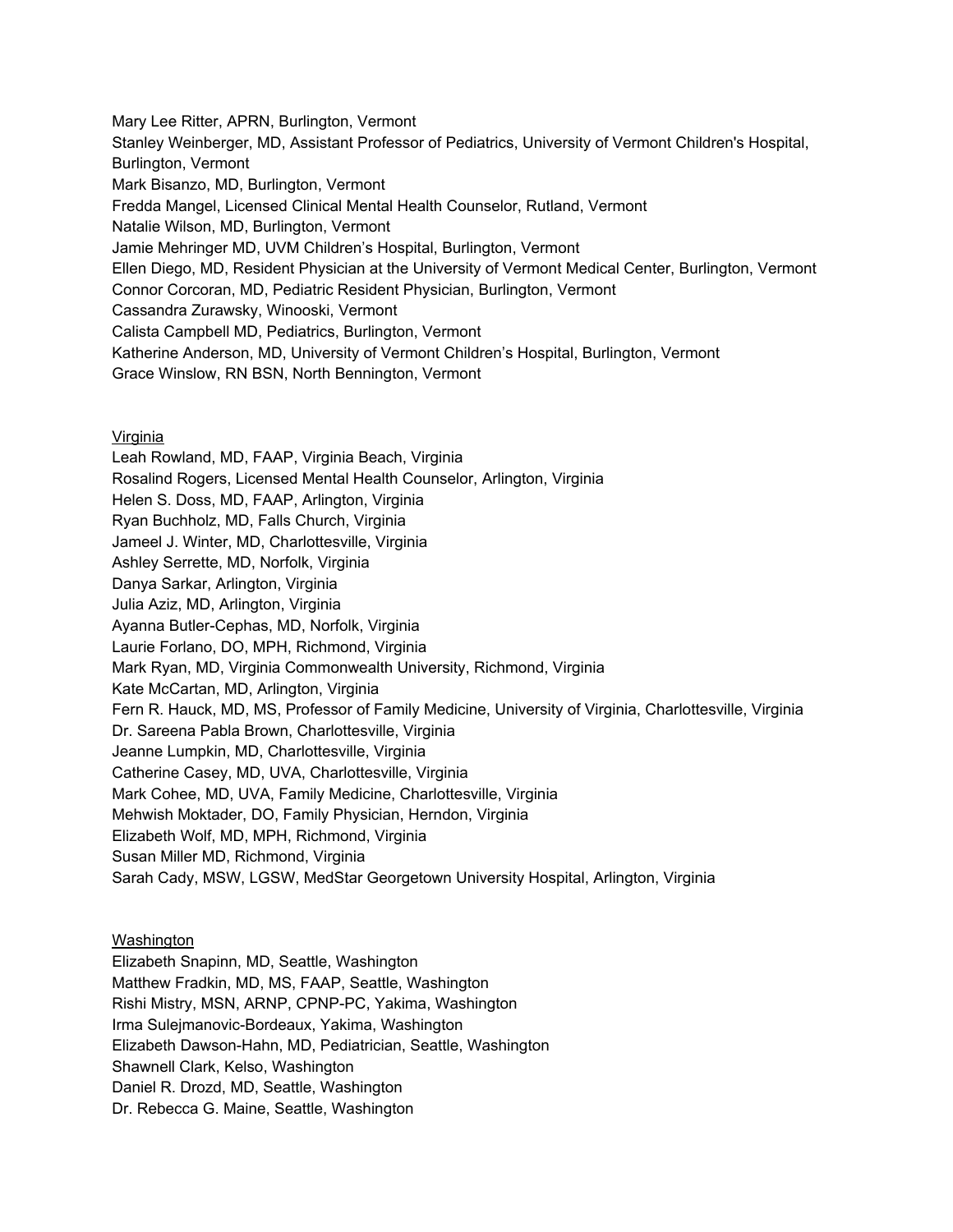Naomi M. Shike, MD, Seattle, Washington Andrew Harris, MD, Seattle, Washington Professor Dimitri Christakis, MD, MPH, Seattle, Washington Andrea Hoopes, MD, Adolescent Medicine Physician, Group Health Cooperative, Seattle, Washington Shaquita Bell, MD, Seattle, Washington Dr. Mary Fairchok, Puyallup, Washington Aimee Marjon Shariat, MD, FACP, Seattle, Washington Jocelyn James, MD, Seattle, Washington Jennifer Jerome, MD, Seattle, Washington Sarah Zaman, MD, Seattle Children's Hospital, Seattle, Washington Genji Terasaki, MD, Seattle, Washington Carolyn Foster, Seattle, Washington Thelben Burrell, MD, Seattle, Washington Laura Ellington, MD, Seattle, Washington Donna M. Denno, MD, MPH, Seattle, Washington Amy C. Trowbridge, MD, Seattle, Washington Stefanie Deeds, MD, Seattle, Washington James Cowan, MD, MPH, MBA, Seattle, Washington Megan Moreno, MD, Seattle Children's Hospital, Seattle, Washington David Droullard, MD, Seattle, Washington James Darnton, MD, Seattle, Washington Suzinne Pak-Gorstein, MD, MPH, PhD, Seattle, Washington Kyle R. Sears, MD, Seattle, Washington Susan Reed, Seattle, Washington Uma Khazanie, MD, Seattle, Washington Lisa Plymate, MD, Seattle, Washington Courtney Tuegel, MD, University of Washington Internal Medicine, Seattle, Washington Dr. Rebecca Touger, Seattle, Washington Michela Blain, MD, Seattle, Washington Dr. Shoshana Aleinikoff, Family Physician, HealthPoint, Seattle, Washington Sarah Hill, MD, Pediatric Surgeon, Spokane, Washington Megan Rose Curtis, MD, University of Washington Internal Medicine, Seattle, Washington Kevin Means, MD, University of Washington, Seattle, Washington Arianna Means, MPH, University of Washington, Seattle, Washington Jessica Karp, MD, Seattle, Washington Dr. Bolander, Tacoma, Washington Elizabeth Martin, MD, Seattle, Washington Christopher Barnes, MD, Seattle, Washington Joanne Mikol, BSN, RN, CCRN, Vancouver, Washington Bonnie Huber, MD, Psychiatrist, Vancouver, Washington Ronan Cahill, MD, Seattle, Washington Kial Wiley, MD, Puyallup, Washington Rachel Bender Ignacio, MD, MPH, Faculty at University of Washington, Seattle, Washington Dr. Russell David Berg, MD, PhD, University of Washington Medical Center, Seattle, Washington Matthew Kronman, MD, Seattle, Washington Tamara D. Simon, MD, MSPH, Seattle, Washington Nami Kawakyu, RN, MPH, Seattle, Washington Dr. Anjuli Wagner, Seattle, Washington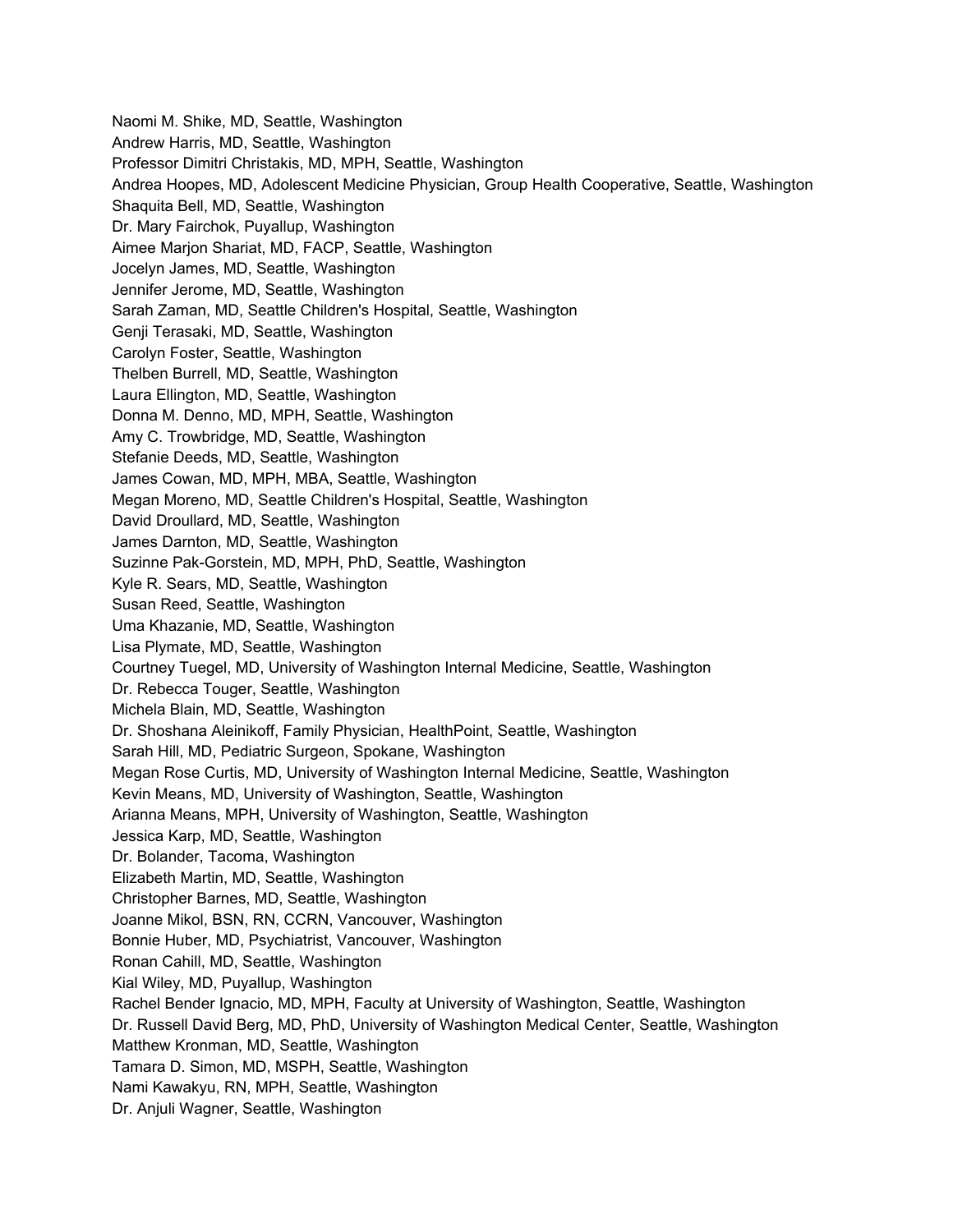Catherine Otten, MD, Seattle, Washington Corrie McDaniel, DO, FAAP, Clinical Assistant Professor of Pediatrics, University of Washington, Seattle Christopher Kemp, MPH, University of Washington, Seattle, Washington Tumaini R. Coker, MD, MBA, Seattle, Washington Alexandra Molnar, MD, Seattle, Washington Virginia Sanders, MD, MDiv, Seattle, Washington Eli Kern, MPH, RN, Seattle, Washington Eve Lake, MD, Seattle, Washington Jessie Bay, MD, Issaquah, Washington Molly M. Fuentes, MD, MS, Seattle, Washington Mollie Grow, MD, MPH, Seattle, Washington Barbara Ann Moravec, Nurse Practitioner, Seattle, Washington Heather L. Evans, MD, MS, Seattle, Washington Amy Chang, Seattle, Washington Michael J. Boyer, MD, Bremerton, Washington Dr. Marissa Kummerling, Seattle, Washington Anne Gayman, MD, Seattle, Washington Stephen Weinberger, MD, Seattle, Washington Kimberly Simmons, MD, MPH, HealthPoint, Seattle, Washington Molly Capron, MD, MPH, Pediatrician, Seattle, Washington Elizabeth Martin, MD, Seattle, Washington Caryn Avery, MD, FAAP, Seattle, Washington Toby Sinton, MD, Puget Sound VA, Seattle, Washington Mahri Haider, MD, Seattle, Washington Louis Paul Gianutsos, MD, MPH, Program Director, Swedish Family Medicine Residency, Seattle Patrick Gemperline, Seattle, Washington Natalie Anderson, BSN, Seattle, Washington Hailey L. Wilson, MD, Swedish Medical Center and Seattle Indian Health Board, Seattle, Washington Glenna C. Martin, MD, MPH, Seattle, Washington Jayne Taylor Gaubatz, MD, Swedish Cherry Hill Family Medicine Residency, Seattle, Washington Trevor Cervenka Dickey, MD, MPH, Seattle, Washington Jeremia Bernhardt, MD, Seattle, Washington Mersine Bryan, MD, MPH, Seattle, Washington Harrison Kalodimos, MD, Family Medicine Resident at Swedish Medical Center, Seattle, Washington Tara James, MD, Spokane, Washington Joshua James Burnell, MD, Seattle, Washington Stephanie Ngo, MD, Resident Physician at Swedish Cherry Hill Family Medicine, Seattle, Washington Hannah Atlas, University of Washington Department of Global Health, Seattle, Washington Brett Bell, MD, MPH, Seattle, Washington Byron Doepker, MD, Family Medicine, Seattle, Washington Kirsten Hansen Day, MD, Swedish Cherry Hill Family Medicine Residency, Seattle, Washington Sophia Malik, MD, Seattle, Washington Erika Fardig, Public Health Nurse, Seattle, Washington Sam Rennebohm, Doctoral Student of Clinical Psychology, Seattle, Washington Collette Abbott, Seattle, Washington Abigail Grant, MD, Seattle, Washington Lauren Sonderegger, MD Resident, Swedish Cherry Hill Family Medicine, Seattle, Washington Brooke, Seattle, Washington